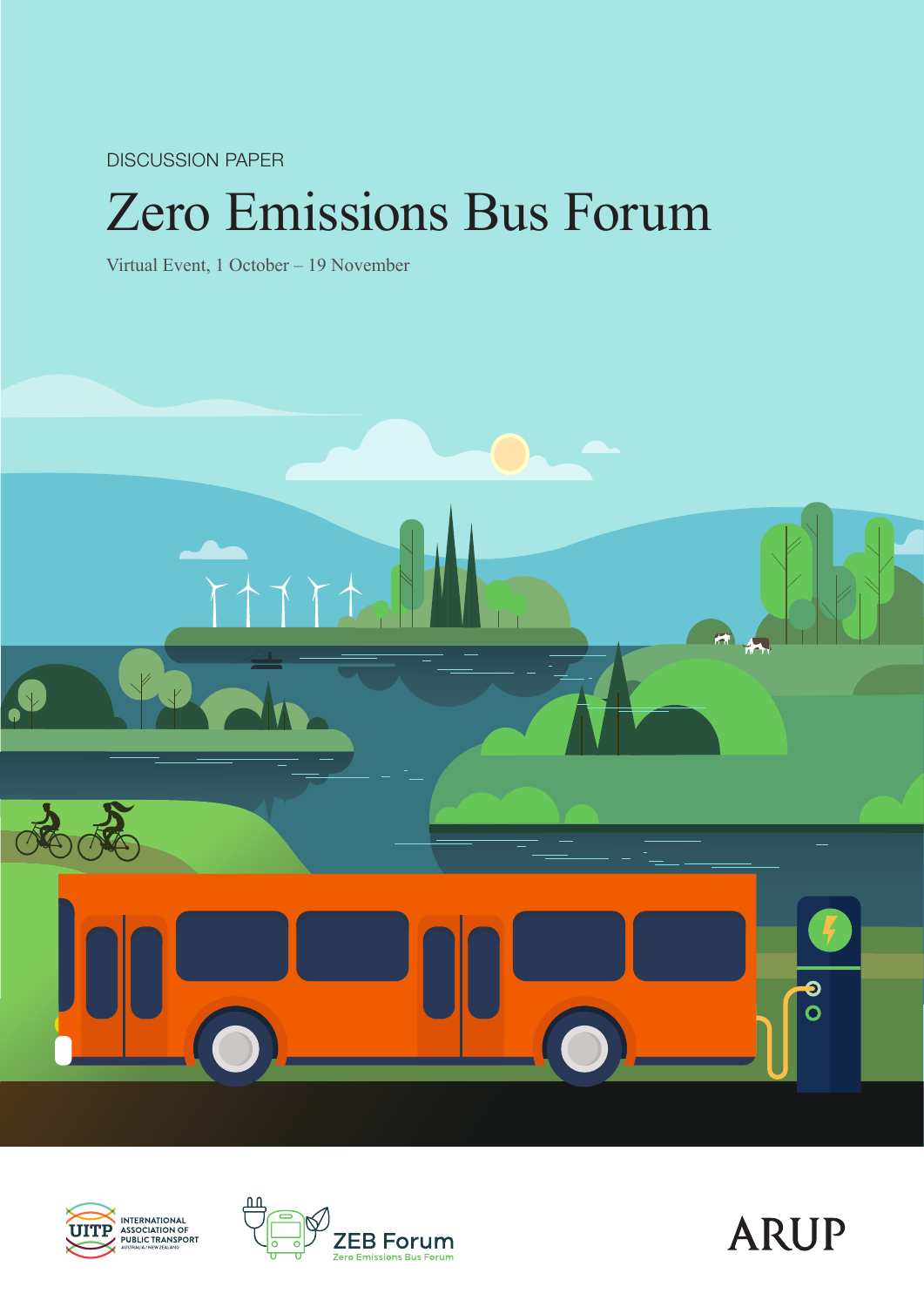### **Credits**

This discussion paper could not have been produced without our interviews. We would like to thank the following people for their time and willingness to participate:

#### **Transport for New South Wales**

**Evan Walker**  Director Smart Innovation Centre **Andrew Hooley**  Project Manager

#### **Volvo Australia**

**David Mead**  General Manager **Robyn Thomson**  Director Corporate Affairs

**Busways Byron Rowe**  Managing Director

**Custom Bus Group Pty Ltd Grant Mascord**  National Contract Manager

**Transit Systems Greg Balkin**  General Manager, New Technologies and Innovation Transition Director

**Department of Transport and Main Roads Matthew Longland** Deputy Director-General, Translink

**GoBus, Kinetic Terry Campbell**  Director of Engineering

#### **Department of Transport Victoria**

**Joe Monforte**  Executive Director, Commercial and Economic Policy **Kieran Hurley**  Senior Policy Officer

#### **Auckland Transport**

**Darek Koper**  Manager Bus Services **Stacy van der Putten**  Group Manager – Metro Services **Mark Lambert**  Executive General Manager Integrated Networks

#### **Keolis Downer**

**David Franks**  Chief Executive Officer **Laurent Offroy**  Chief Operating Officer Bus and Coach

#### **UITP Australia New Zealand**

**Michelle Batsas Angé Anczewska** 

#### **Arup**

UK, Australia and New Zealand subject matter experts **Juliet Mian Emma Forde Terry Lee-Williams Dominic Taylor Tim Armitage Adrian Anderson Filippo Gaddo Gwyn Ephraim Kylie Nixon Liz Halsted**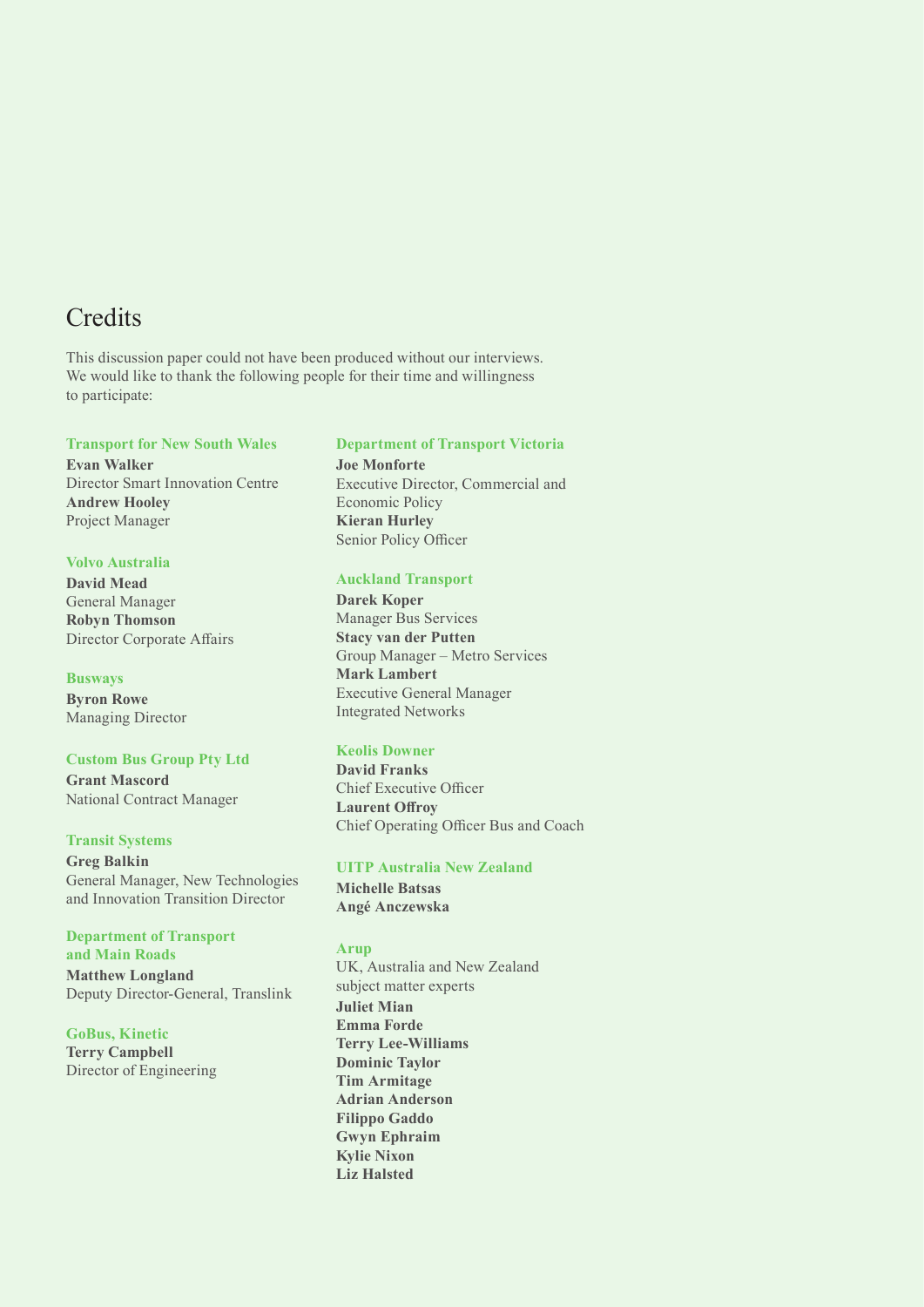## **Contents**

| Foreword                                             | 4              |
|------------------------------------------------------|----------------|
| <b>Key Talking Points</b>                            | 5              |
| Setting the Scene                                    | 7              |
| Our approach                                         | $\overline{7}$ |
| So, what are we talking about?                       | $\overline{7}$ |
| State of play                                        | $\overline{7}$ |
| Potential challenges and issues                      | 8              |
| What We Heard                                        | 9              |
| Theme 1: Outcomes & Opportunities                    | 9              |
| Theme 2: Policy $&$ Planning                         | 13             |
| Theme 3: Transition $&$ Technology                   | 16             |
| Theme 4: Ownership & Operations                      | 19             |
| Reflection                                           | 21             |
| A Nationally Significant Investment?                 | 21             |
| Taking a Systems Thinking Approach to the Transition | 21             |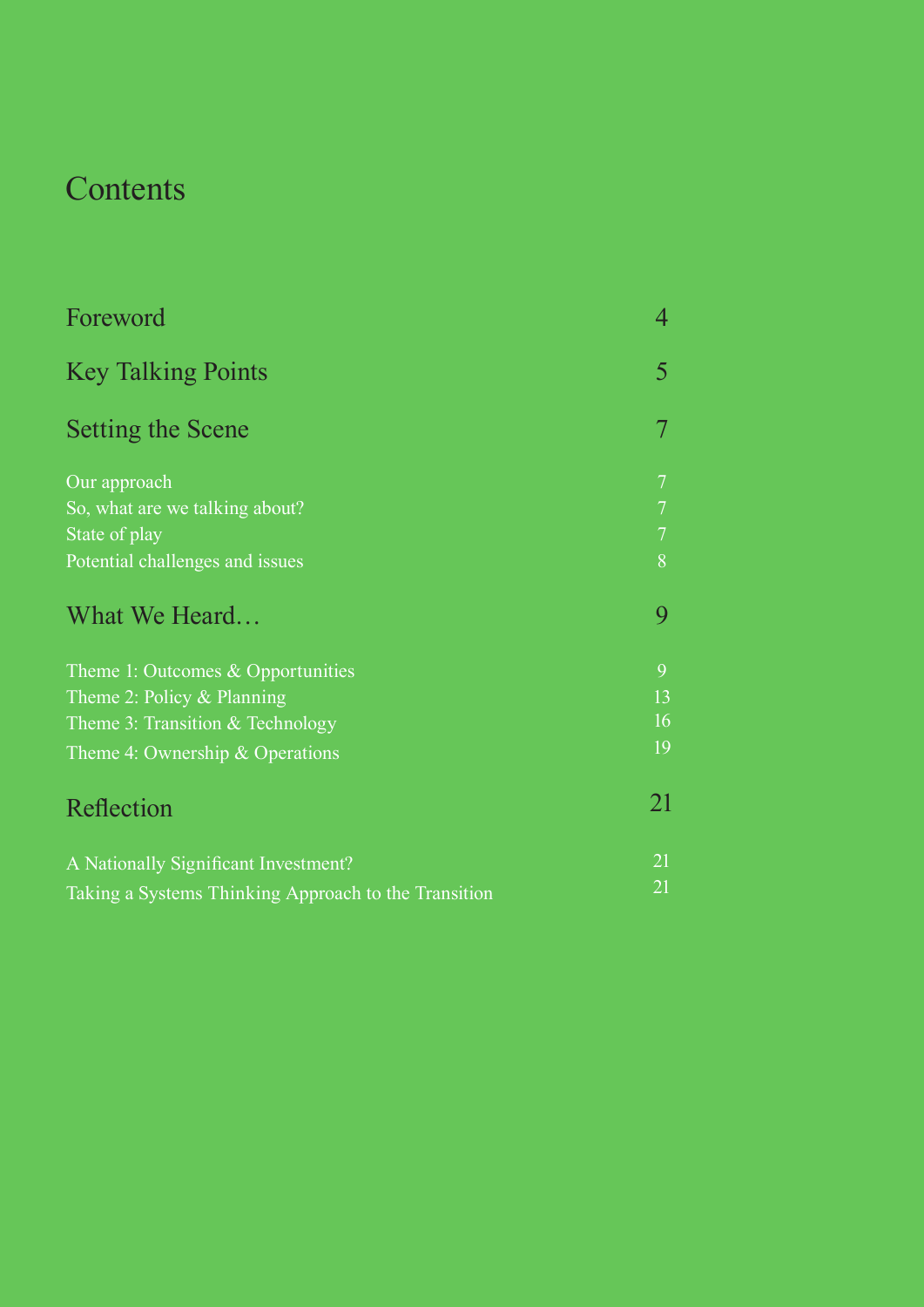### Foreword



Firstly, I would like to thank Michelle Batsas and Angé Anczewska and the rest of the UITP team for their tireless effort pulling the Zero Emissions Bus Forum together; and to acknowledge the support provided by the team at Transport for NSW to get this off the ground and running.

For our inaugural event we have drafted this discussion paper to first provide a brief state of play, but more importantly discuss the insights and thoughts on the transition towards zero emission buses from the people who are directly involved in the planning, operations and delivery of Australia and New Zealand's bus system.

I would like to thank all the people and their respective organisations for participating in the 12 interviews we held, and the open and honest conversations with our team. The interviews were structured to be very open and explore and discuss key ideas, thoughts and priorities participants had around the transition.

In reading the report we ask that you take it purely as the perspectives of people at a given time in a field that is rapidly evolving. We hope that you as the reader seek to ask further questions at the forum, or spark discussions on points of interest that you might agree or not agree with. By bringing people together to discuss and share knowledge we hope to grow the number of champions and leaders across industry and Government to help make headway towards a zero emissions future for our on-road public transport system in Australia and New Zealand.

One big question we are putting to industry and Government is whether we should begin considering the development of the zero emissions bus ecosystem as a nation building exercise requiring a significant and coordinated investment? We know the transition will require changes across the ecosystem to realise the significant economic, social and environmental benefits. This includes supporting next generation jobs and manufacturing, redefining the 'bus' customer experience, reimagining our roads and streets, energy resilience and of course cleaner air for our communities. In essence, transforming our bus system could be the catalyst for wider economic change towards a sustainable future.

Lastly, thank you to the team here at Arup who have supported in pulling this paper together, especially Franziska Korte and Joey Schaasberg. We're (Arup) proud to be a gold sponsor and part of the organising committee for this game changing event. I look forward to meeting you at the forum and working together to realise a zero emissions future. Feel free to reach out to me via LinkedIn or by email: *mark.rowland@arup.com*.

Kind regards

MARK ROWLAND TRANSPORT & HIGHWAYS ADVISORY LEADER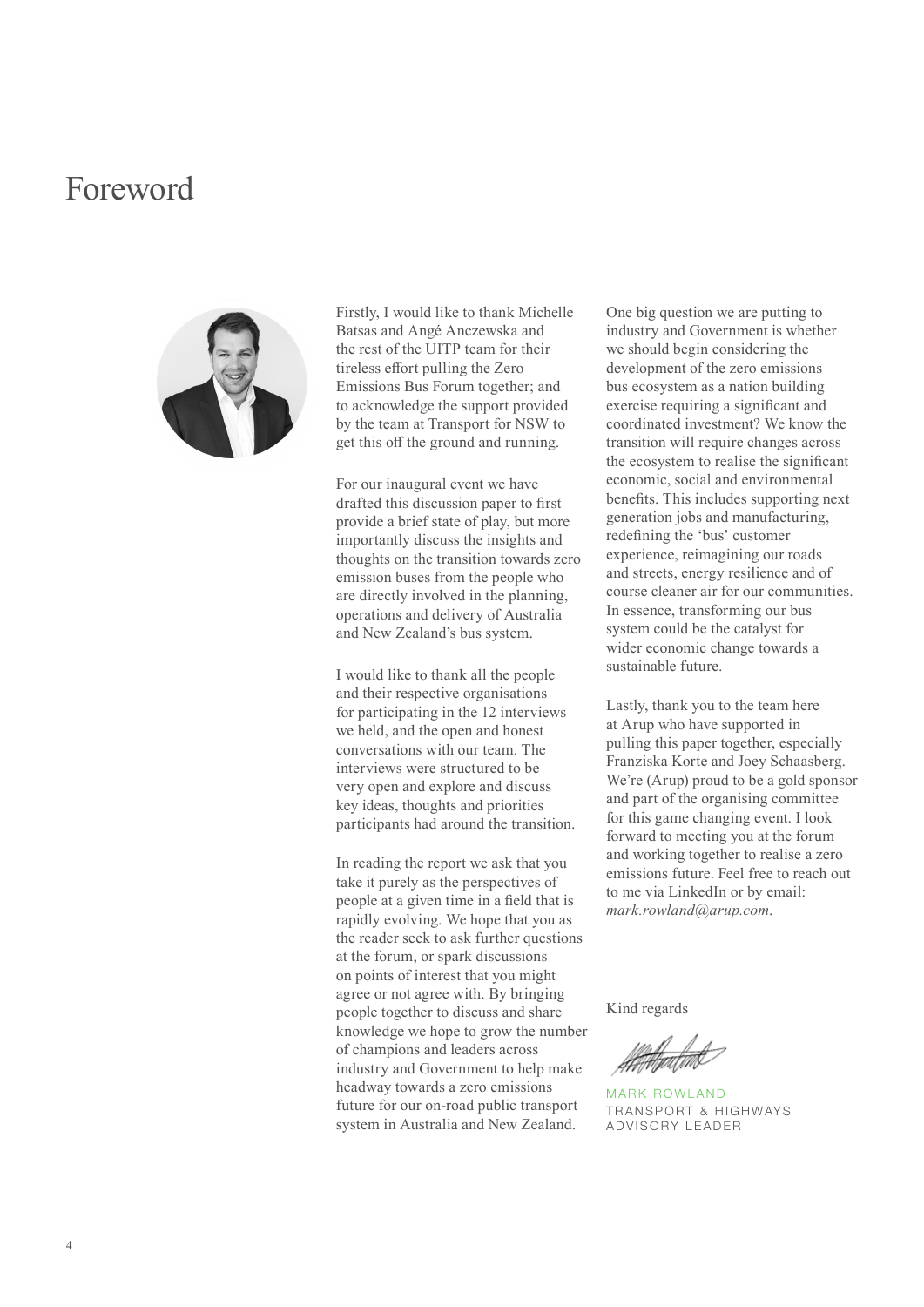## Key Talking Points

The following summarises key talking points and insights obtained through developing this discussion paper:



Outcomes & **Opportunities** 

#### Emissions & Clean air

The role of ZEBs in reducing greenhouse gas emissions and improving local air quality is seen as the key driver for the transition.

#### Energy Security

Early engagement with the energy sector is needed regarding the role of ZEBs to ensure there is network capacity for recharging, support energy resilience, and ensure clean energy generation to support the transition to zero emissions.

#### Jobs & Economy

The transition to ZEBs has the potential to catalyse next generation jobs and stimulate the Australian and New Zealand economies, especially if the entire vehicle is designed and manufactured here.

#### Customers & Community

ZEBs could improve the customer experience, satisfaction and overall perception of buses. Combined with the improved environmental performance ZEBs have the potential to contribute to better streets and places, as well as improving an operator's social license to operate.



#### Vision & Certainty

Industry has a lot of uncertainty around the transition towards ZEBs. Governments could address this uncertainty through a clear vision, integrated policies and strategic roadmaps, with clear targets, that engage stakeholders around the benefits and potential pathways.

#### Growing Champions

Strong leadership in the ZEB space is needed now, underpinned by trials and growing our industry and Government 'Champions' knowledge and clarity particularly around ZEB technology, operations, ownership, risks and energy grid implications.



#### Operational Readiness

While electric bus technology is ready to be deployed widescale, unclarity remains around operational readiness. Moving towards larger scale trials will help jurisdictions get operationally ready and reduce risks in relation to charging, depots, the grid and upskilling.

#### Role of Hydrogen?

Views around the role of hydrogen, its performance, the cost and the maturity of technology in comparison to electric buses are diverging. There is a need to work through the different use cases for battery electric and hydrogen vehicles.



#### Fleet as a Service

The idea of procuring ZEBs under a fleet as a service concept could allow Government more flexibility to purchase services rather than holding assets, to achieve greater public value.

#### Ownership, affordability, funding

How can we improve the affordability of ZEBs? There are potential solutions ranging from changed ownership structures and procurement models.



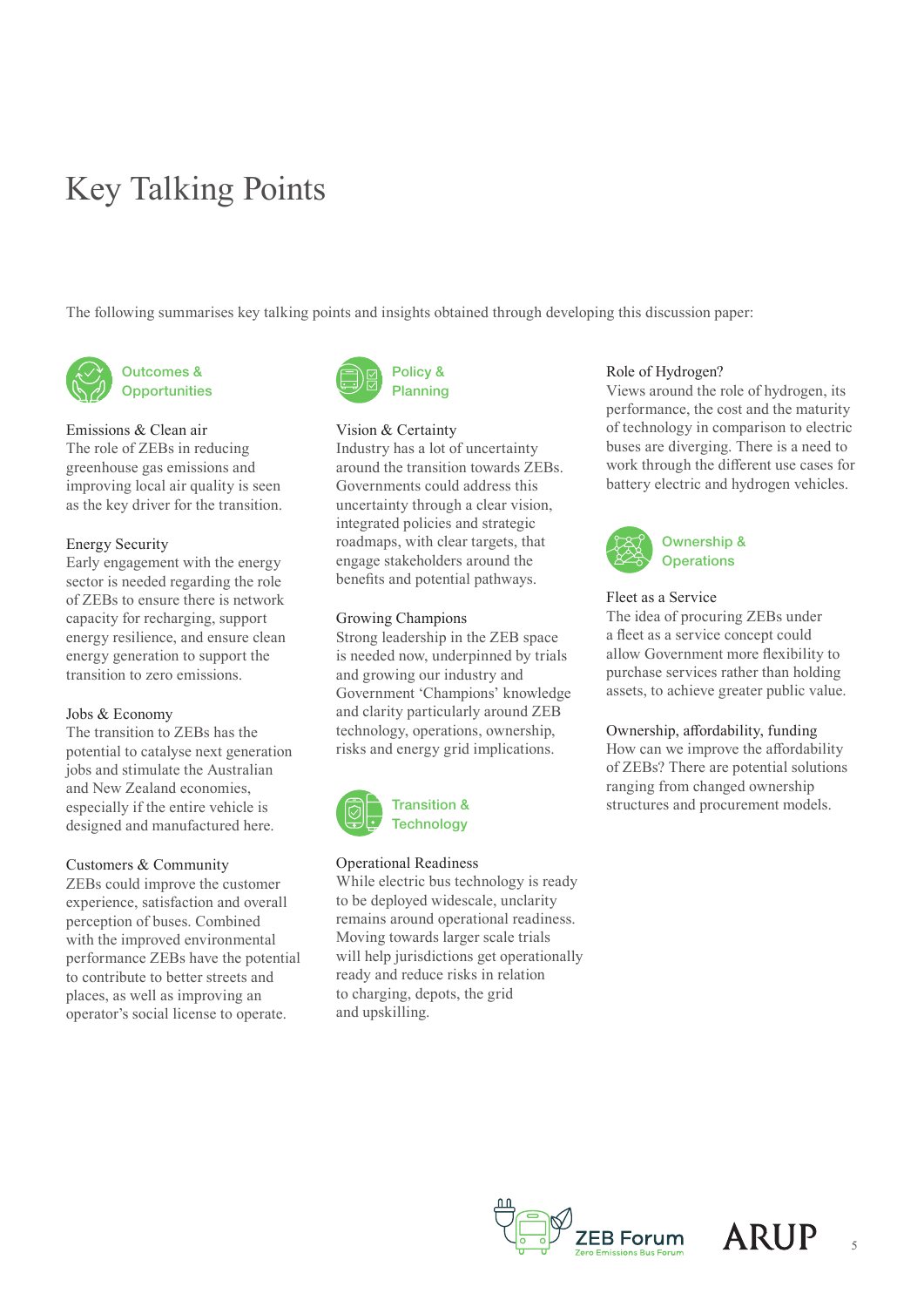### **GLOBAL**



### Global market is expanding rapidly



#### Europe

electric buses growing exponentially as older fleets are retired

batter y electric buses in operation 3000

hydrogen powered .<br>buses  $\leq 100$ 

H2

#### Biggest drivers for the transition to ZEBs



local air pollution reductions in the cities



climate emergency and compliance with GHG emission reduction targets



aim to increase attractiveness of buses

#### **AUSTRALIA NEW ZEALAND**



electrically powered buses have operated in Wellington Auckland **Transport** to procure electric buses fleet 100% electric buses in 100+ By 2023 only ZEBs By 2025 By 2040 70+ years Targeted goals

Wellington and New Zealand

for Auckland Transport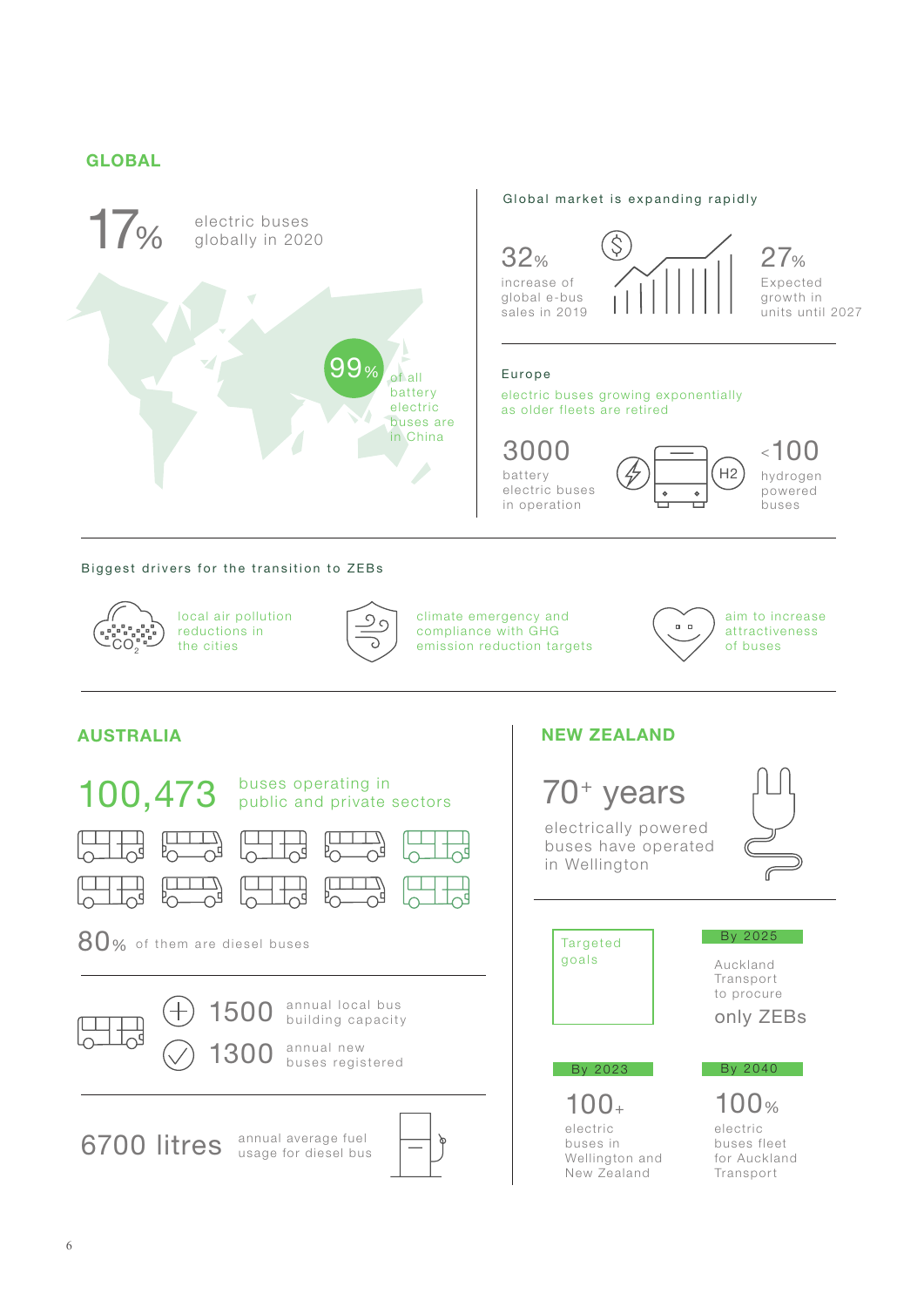## Setting the Scene

#### Our approach

To help inform and generate conversations for the UITP Zero Emissions Bus (ZEB) Forum in October and November 2020, we (Arup) have drafted this discussion paper for attendees and other interested stakeholders. Our overall approach was to engage people from Government and industry who are actively involved in the transition towards ZEBs to gain their insights and thoughts on the matter.

In preparing this discussion paper we have relied heavily on what we heard from the 15 interviews held with bus operators, transport authorities, vehicle manufacturers and technical experts. We have overlaid these discussions to create meaningful insights and inform discussion at the Forum. The insights have been grouped into four key themes:

- Theme 1: Outcomes & Opportunities
- Theme 2: Policy & Planning
- Theme 3: Transition & Technology
- Theme 4: Ownership & Operations

A list of the participant organisations and people interviewed are listed in Credits.

#### *Note:*

With most of the interviewees based in Australia, the paper has a strong flavour towards the transition here. The insights provided by New Zealand participants provide a unique perspective given the deregulation of the bus system there and the larger individual deployments of ZEBs.

#### So, what are we talking about?

What became clear from the first interview is that industry and government are confusingly using similar terms. 'Low emission' and 'zero emission' sometimes mean the same thing, and other times it includes low emission diesel engines. For the purposes of this paper we have used zero emissions to mean zero tailpipe emissions. Participants spoke about the importance of using 'Well-to-Wheel' emissions, also known as lifecycle analysis and cradle to grave. 'Well-to-Wheel' is essentially the environmental impact from the original energy source and energy production through to the energy consumption – this is important in Australia where there is a high rate of coal generated energy.

The forum presents a good opportunity to better define what is 'low emission' and what is 'zero emission'. In doing so it would help jurisdictions in the future set expectations around transport objectives, vehicle standards, emission and energy targets and whether specific fuel types or the way they are generated are excluded.

#### State of play

In Australia and New Zealand, Government sets targets and sends policy signals on the types of buses and the associated infrastructure it expects to procure in the coming years. Currently low emission bus procurement targets are not business as usual in either New Zealand or Australia. Last year, the Australian Federal Government delayed the implementation of Euro 6 fuel

standards (introduced in 2015) until 2027. Though New Zealand adopted it in 2018, they have a large number of second-hand imported vehicles.

To date, the UK, EU and China have started to decarbonise their bus fleets through setting aggressive national targets, which has included all new buses being 'low emission' by a certain year and then all buses by a targeted year. It is acknowledged that in a number of these locations, the government owns the assets and, in several cases, directly operates the services.

Wellington (NZ) has operated a large fleet of electric buses for well over 70 years, with the trolley bus system replaced by battery-electric buses in recent years. Prior to the abolition of trolley buses, modern vehicles were able to travel for short distances using onboard batteries. By mid-2023 Wellington is expected to have around 110 battery electric buses on the road (25% of the fleet). Auckland Transport targets a full zero emission bus fleet by 2040, with all buses to be procured as zero emission vehicles from 2025.

Throughout Australia several cities are planning or have begun ZEB trials on a smaller scale. While initial results are generally perceived as positive, discussions highlighted the need to be better at sharing insights and results across boundaries: *'How can we demonstrate that the technology is past its infancy and is ready for wider scale deployment?'* We discuss this further under the section 'What we heard'.



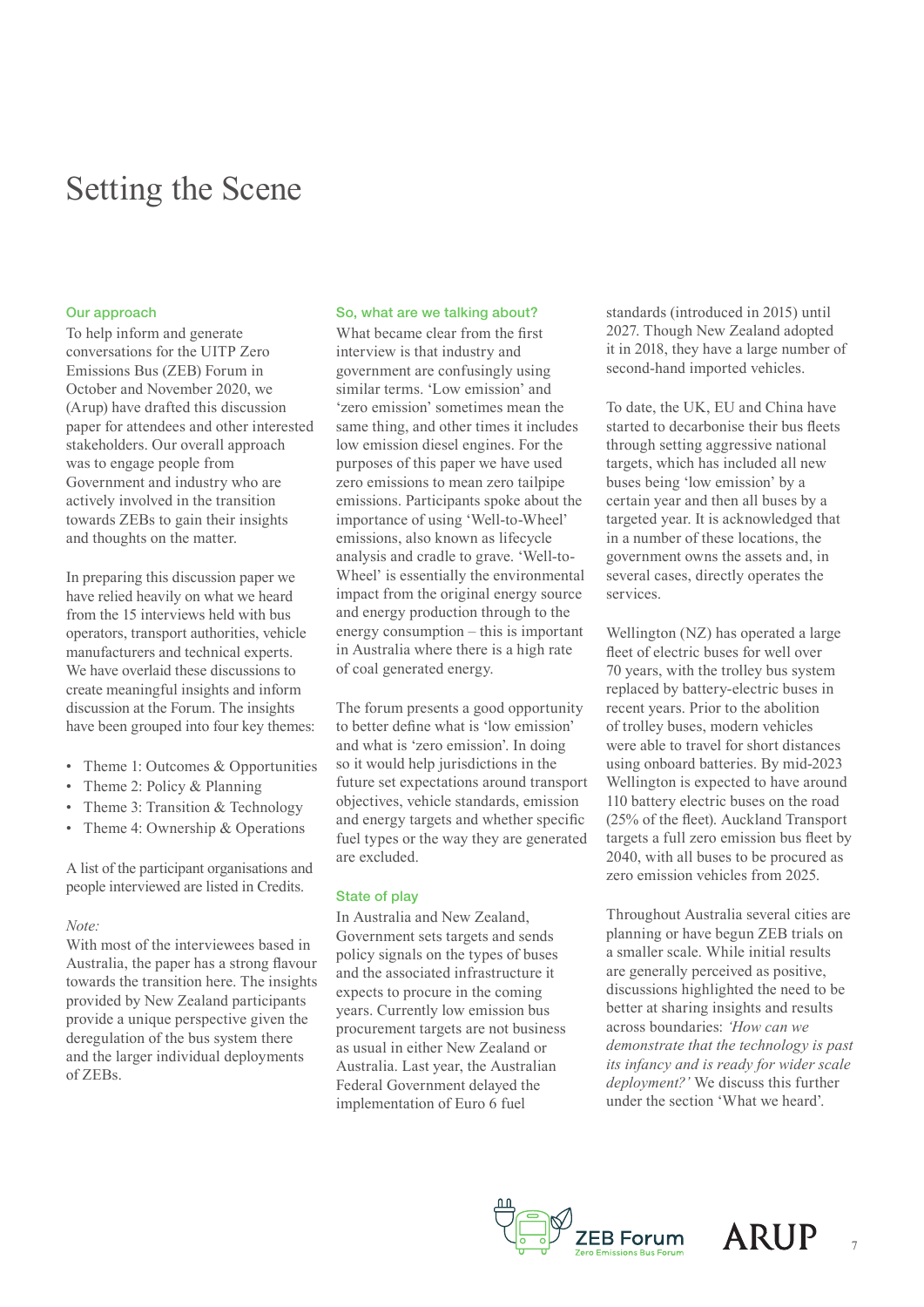For Australia, transport is the second largest source of greenhouse gas emissions. Over the past decade transport emissions have grown by 10%, with emissions from buses growing nearly 100% over 2005 levels. Recent media reporting suggests Australia's emissions are expected to be 8% higher than 2005 levels by 2030, while our commitments under the Paris Agreement require a 26% reduction by 2030. Excluding emissions from the agricultural sector, transport is the greatest contributor to New Zealand's greenhouse gas emissions. It is one of the few countries worldwide to have a zero emissions goal enshrined in law (Zero Carbon Act). However, the Act does not introduce policies to cut emissions, rather it sets a vision and provides tools for further action.

Peak medical bodies such as the Royal Australian College of General Practitioners and Doctors for Environment Australia have called for tougher standards on air quality, including particulates such as PM 2.5 and PM 10, and nitrox compounds. They argue there is no 'safe' threshold or cut-off below which there is no health harm. Children exposed to longterm nitrogen dioxide, nitrogen oxide and PM2.5 from traffic air pollution are at an increased risk of developing poor lung function and asthma.

#### Potential Challenges and Issues

The following summarises some of the key challenges and issues previously identified in facing the transition towards ZEBs:

#### Vision and strategy

- Lack of a cohesive national vision, targets and champions
- Regulation, policy and standards around procurement, technology and targets either missing, contradictory or not fit for purpose

#### Ownership and collaboration

- Unclear charging infrastructure and depot ownership structures
- Lack of formalised partnerships and competition between operators reducing collaboration opportunities

#### Technology and knowledge

- Limited availability of trial data and monitoring of emission reductions
- Difference in bus standards for width, weight and mass restrictions
- Misinformation about disbenefits of clean bus technology
- Need for better information and training of people in the industry for promotion and operation of ZEBs
- Understanding grid capacity and charging impacts on generation requirements

#### Finance

- Risk of unforeseen whole-of-life costs including electricity grid upgrades
- High price of hydrogen, fleet and the indirect price on carbon
- Lack of clear and robust business case(s). This includes the case for low emission zones (LEZs) and the business case for bus operators to commit to change.
- High cost and low availability of zero emission bus fleet
- Need for incentives, funding and financing of the transition
- Lack of information about associated infrastructure and their financial case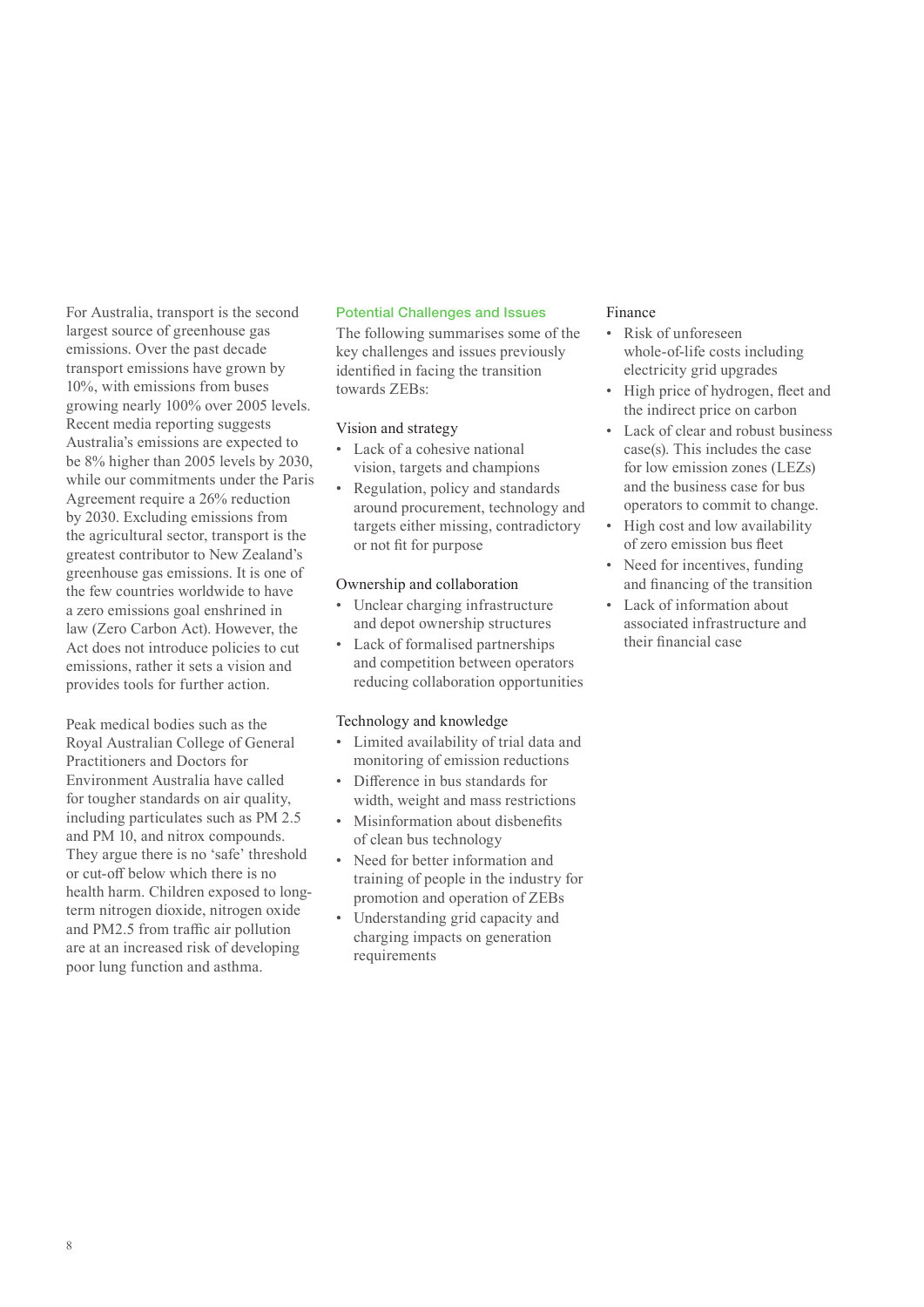## What We Heard…

In developing our list of questions, we aimed to keep them very broad and open to allow participants to explore their thoughts, priorities and challenges regarding the transition towards zero emission buses. Having reflected on what we heard, four key themes have been identified.

### THEME 1 Outcomes & Opportunities



Through the interviews it became apparent that the transition to ZEBs globally is being driven by different objectives. The case for change can be quite different depending on the local political landscape and community concerns.

So, considering the transition to 'Zero Emission On-Road Public Transport' as a strategic response, we have outlined and described the outcomes and opportunities people raised through the interviews. Of course there will be more and outcomes will need to align with the respective transport plans. Also, acknowledging local priorities and drivers for each jurisdiction, some outcomes and opportunities may be more important than others.

#### Climate change and emission reduction

Nearly all respondents discussed the role of ZEBs in meeting climate change commitments. Some felt the efforts in the bus sector are more of a gesture, and that efforts should be focussed on the biggest contributor – private vehicles. Also, with various jurisdictions either working towards long-term 2050 net zero emissions targets or having Acts that didn't tie them to actual short-term targets, it was easy to continue business as usual. Some people felt it was important to not get caught in the hype or just doing it because we think it's a good thing.

One person asked: *"If the objective is to reduce CO<sub>2</sub> emissions wouldn't we be better to get more people out of private cars and onto low emission diesel buses? We need to remain agnostic and consider what is the appropriate response(s) to achieving the desired policy outcome."* However, on the other hand someone commented: *"It could become hard to justify the green credentials of an old diesel bus if someone can just as easily drive around in a modern electric car powered by renewable energy."*

Several participants raised the possibility of Australia becoming a market *" for where old technology diesel buses are sent"* as bans on diesel kick-in. Some indicated a stronger public commitment by Government to immediate climate change goals were required for industry to scale up and increase investment. Refer to 'Social Licence to Operate,' page 11.



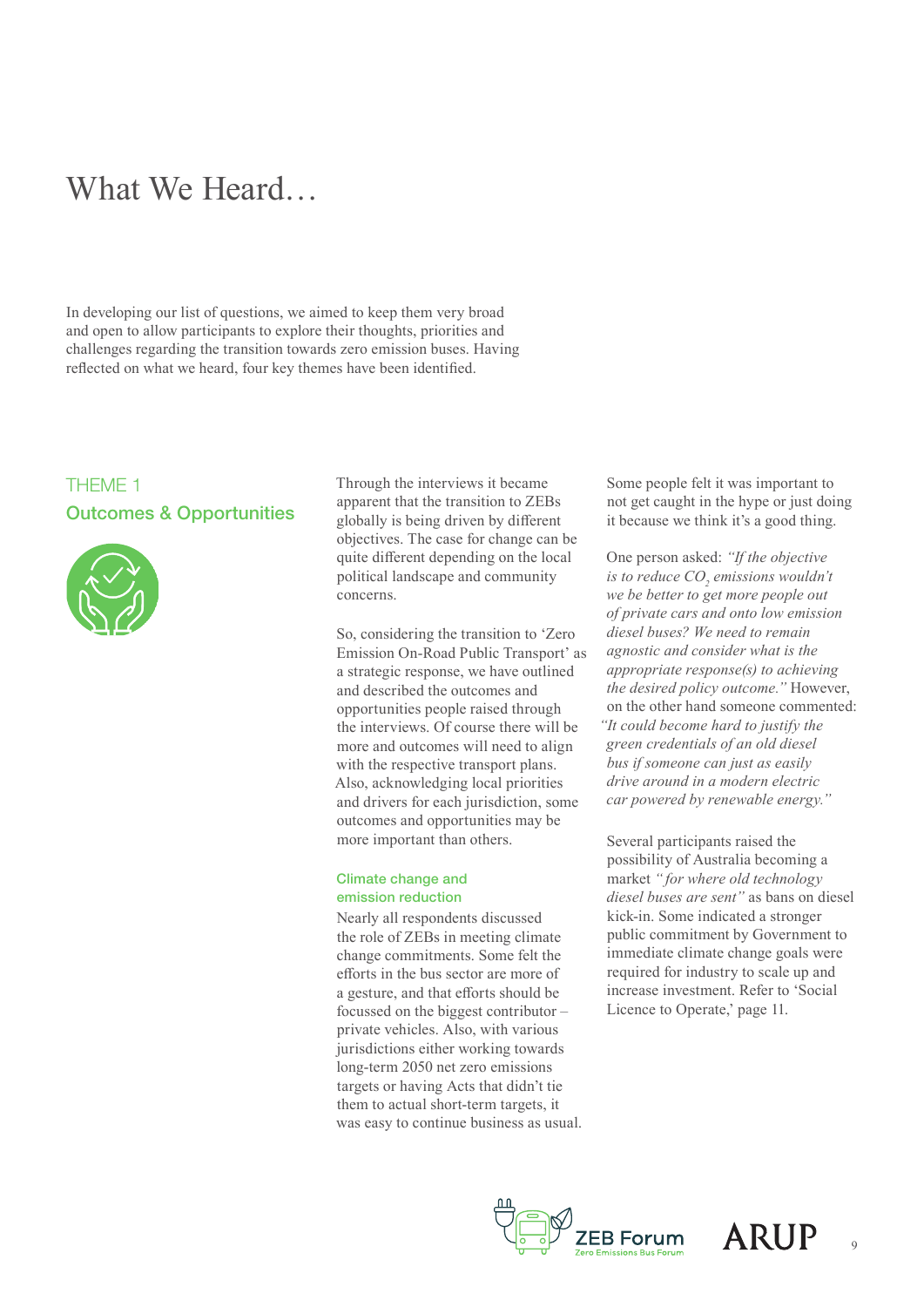#### Cleaner air

We heard that one of the main drivers for shifting towards ZEBs in the UK and Europe was around improving air quality. More and more cities are implementing 'Low Emission Zones' to improve air quality and the health of their citizens. There are now more than 250 such zones in place in the EU. At least 10 local governments in the UK are in the process of implementing Clean Air Zones, and in turn are creating a very strong incentive to transition towards ZEBs.

A subject matter expert pointed us towards the UK's greenerjourneys.com for case studies and developing the investment case for ZEBs. In the EU they are going beyond just clean air zones and now fine breaches in world health standards, such as nitrogen dioxide levels (NOx) and 16 global C40 cities have signed up to congestion free zones including Auckland (NZ), helping to fast track ZEB rollout.

We weren't made aware during the interviews whether any Australian or New Zealand jurisdictions were actively implementing LEZs.

One person mentioned though *"it's estimated a lot of people die each year (estimated to be 3,000 in Australia), but our air quality is generally rated as good, therefore the imperative to change isn't as strong in the communities' mind.*

*The whole light rail business case in Sydney began with an effort to remove loud and dirty buses from the city centre. As buses were unable to be moved from diesel or gas, light rail became the product to solve that problem."*

Another mentioned: *"If you truly accounted for the externalities of a diesel bus over its lifetime, it could add another \$1m to the cost of the vehicle. When people talk about low emission diesel buses and Well-to-Wheel calculations they often assume that the vehicle is maintained in a good working order…we need to consider the amount of poorly performing diesel buses."*

Do we need to create stronger awareness of air quality issues in our cities?

#### Energy resilience and security

There was a bit of conversation with interviewees around the opportunity of rethinking the role of ZEBs and bus depots in relation to the energy system – discussed further in 'Key Theme 4' and in 'Reflections', pages 19 and 21. As we rely more on intermittent renewable electricity generation, storage is becoming an important element of the energy system, and in particular, to ensure buses are charged at an affordable rate for the next day's operation.

Participants highlighted the need to engage the energy sector early. This was not just about ensuring that there was capacity in the network for charging buses but asking what the role of ZEBs and the depots could be in supporting energy resilience. For example, a bus depot with 200 fully charged electric buses would be holding the equivalent energy needed to power 50,000 homes. This solution may involve on-site storage solutions (e.g. flow battery, liquid air) to collect energy during solar hours and trickle charge buses at night, or even potentially provide electricity back to the grid. Or provide the basis for an emerging hydrogen distribution grid.

Lastly, one person commented *"the pandemic has made us rethink energy security and self-reliance. Should we be 100% reliant on imports for fuel (diesel) to power our transport network?"* 

How do we ensure better coordination and an agreed way forward with the energy sector?

LEGEND

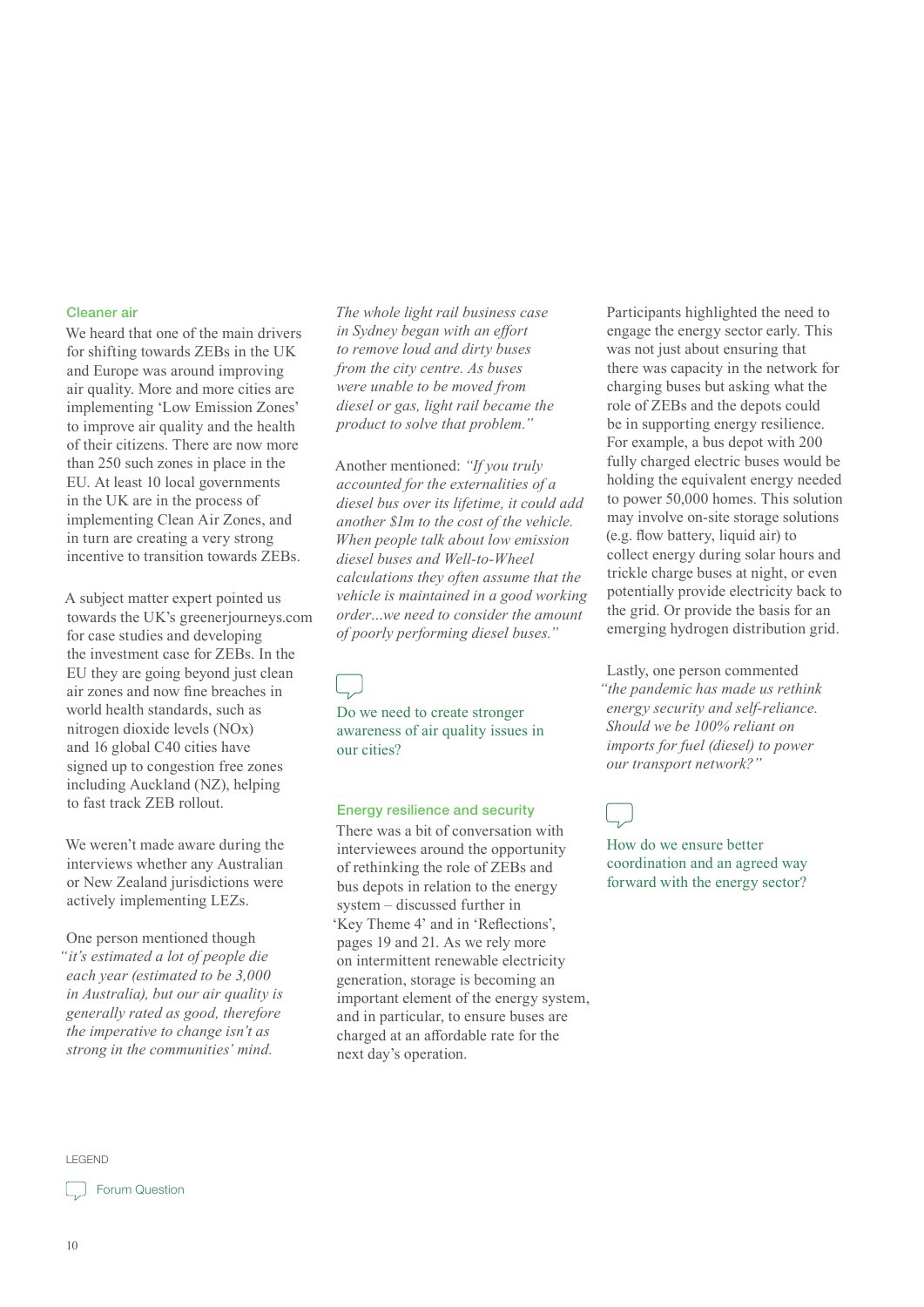#### Next generation jobs

It was common to hear comments and insights around using the transition to ZEBs to catalyse next generation jobs and stimulate the economy. For this reason, we have reflected on this further under the section '*A Nationally Significant Investment?*'. Key points raised included:

- Design, build and manufacture the entire vehicle in Australia, including the battery pack
- Restarting large scale vehicle manufacturing in Australia
- The research and technology could potentially cross to other fleets, for example rubbish trucks, airport vehicles, freight vehicles, other passenger vehicles
- University partnerships to develop and design software and battery technology
- Given ZEBs are modular in design, assembly could take place locally in each jurisdiction
- Establish an export industry for New Zealand and Australian made buses
- Encourage a shift towards next generation jobs, whether that is in vehicle design, advanced manufacturing or technology
- Financing and construction of new supporting infrastructure
- A more attractive and equitable industry to work in, given its clean environmental credentials

How important is it to consider the next generation jobs and manufacturing sector when pursuing a ZEB agenda?

#### A new product or service offering?

We have used a question mark for this heading as opinions differed quite widely from "*a bus is a bus*" through to the view that ZEBs present an opportunity to "c*ompletely reimagine the customer product offering*." When respondents were asked about the key justifications for transitioning to ZEBs, around half started off with the customer experience.

A subject matter expert highlighted that previous ZEB trials they had been involved in saw passenger numbers increase, while all other routes saw declines. They had to have a customer engagement strategy in place to advise passengers when they were using diesel replacement buses due to the dissatisfaction with them.

In one interview we pondered whether electric buses could have the same type patronage bump, as we see when metro rail systems shift from diesel to electric, as was the case in Auckland and Perth.

An operator reflected that given buses move a significant amount of public transport users in Australia and New Zealand, switching to zero emission buses could significantly improve the experience and change the view people have towards catching the bus.

Another operator suggested it was time to reconsider the whole design of the bus given it is possible to remove the motor and powertrain: *"Could we showcase an entire route of what the future could be: modern stops,* 

*re-designed vehicle, extensive bus priority measures, branding, a real customer centric focus?"* It was mentioned that electric buses could potentially achieve higher passenger loadings through weight reductions (up to another 15 passengers) and faster boardings and alightings through a third door.

Another mentioned: *"Do zero emission buses change the business case for bus priority measures and increased priority across the network?"*

It was suggested *"electric drivetrains can have computer managed acceleration and deceleration curves that make the whole experience much smoother and safer for passengers."* 



How could we be reimagining the whole-of-journey experience on a bus of the future?

#### Social Licence to Operate

Several interviewees either mentioned or alluded to their social licence to operate (SLO). Given the growing desire by the community to act aggressively on climate change and what people are starting to see achieved overseas with ZEB deployments, there is a real and growing risk that the current approach will no longer be acceptable to the community. We heard there was already vocal criticism occurring to new diesel bus purchases, as one



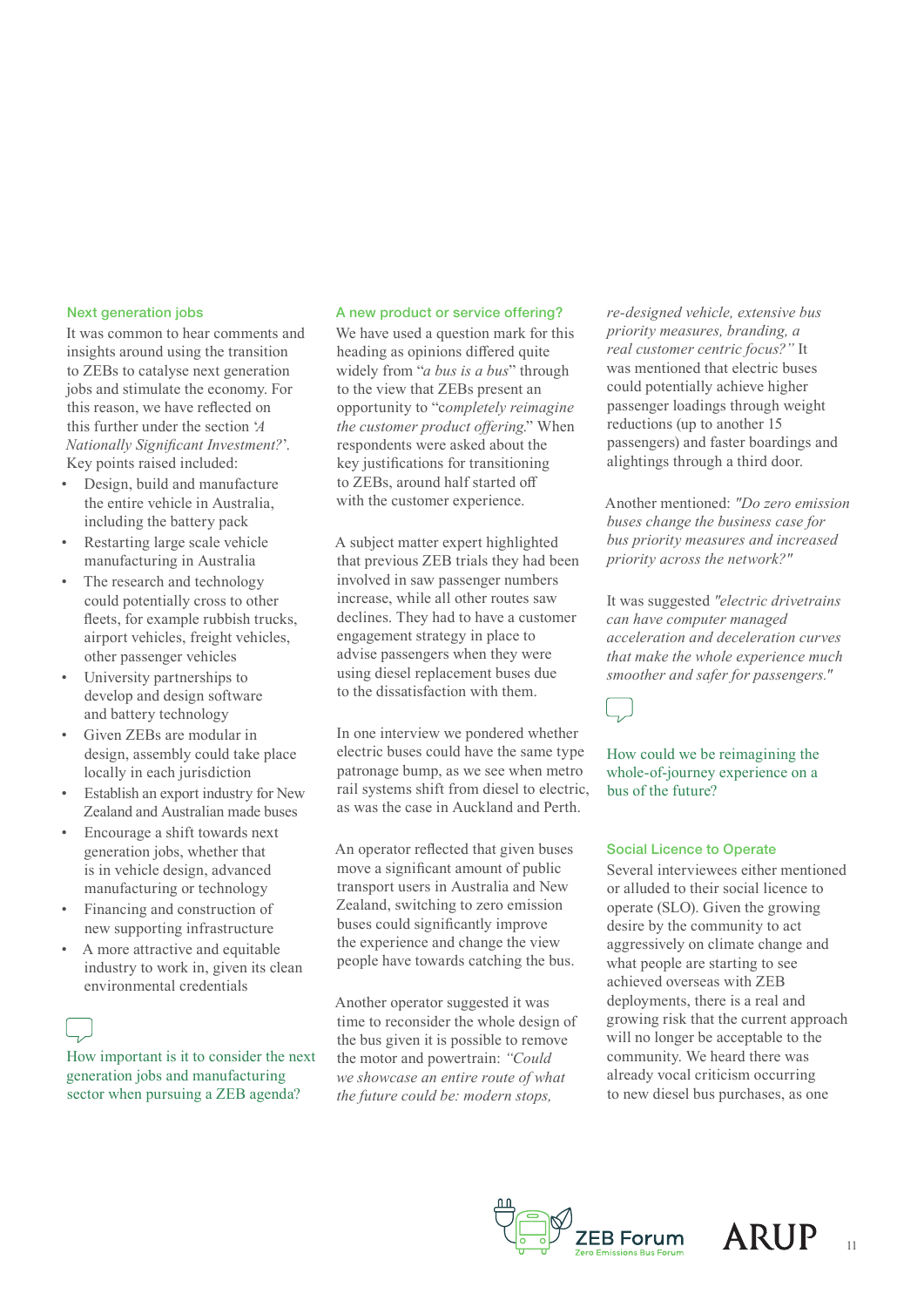person mentioned *"it seems counter to State Government direction and legislation around renewables and reducing emissions."* 

It is important to acknowledge that SLO is created and maintained slowly over time as the actions taken by the provider builds trust with the community it operates within. However, loss or damage to the SLO can happen over a very short period, *"In order to protect and improve our social license, we need to first be doing the right things and then be seen to be doing the right thing."*

It was mentioned how important it is to consider the entire supply chain, including waste management, battery recycling, and other aspects to ensure they were achieving the environmental benefits over the entire lifecycle. Another interviewee highlighted the need to *"ensure we don't forget about the existing supply chains and people involved in them from chassis builders through to diesel mechanics."*

#### Maintenance and operations

One of the key benefits people explained were not fully realised, are the significant maintenance and operational benefits of ZEBs. For example, the simplification of the mechanics means:

- a lot less things to go wrong
- a significant reduction in maintenance hours
- less need for costly parts throughout the life of the bus

Regarding operations it was noted how much cheaper electricity was than diesel on a per km basis. It was argued that focusing on operational expenditure over the lifetime of the bus, rather than the initial capital expenditure, would make ZEBs a very compelling offer.

A couple of people mentioned that people who maintain ZEBs have said they are much cleaner, easier and quicker to maintain resulting in less downtime, and produce less environmental wastage (for example through oil and diesel leaks). One person said, *"it may actually help to attract more people from diverse backgrounds to consider roles in maintenance and mechanics"*, given both the clean reputation and vehicle maintenance requirements.

#### Reimagining our streets and places

There was commentary around the potential for ZEBs to be considered as a key intervention in reimagining our streets and places. ZEBs could be better integrated into the streetscape and support the vision of the place rather than severely impacting on the public realm. *"We've all encountered the bus street: rumbling noisy bus, dirty, screeching brakes, people waiting over the footpath, it's a place you want to get through as fast as possible."* Do ZEBs enable the place vision to be achieved?

Someone mentioned, *"Could an electric bus, on a lower frequency route and limited to 30 km/h safely and comfortably share the same (dedicated) lane with cyclists?… Could we look at having electric bus sizes more applicable to the need, for example smaller buses for outer suburban centres and much larger buses with 300 passengers along key corridors in the city? This would mean less expensive vehicles and less batteries needed."* 

Another asked, *"Will all ZEB's be full size, do you have small ZEBs operating on demand in some areas?"* From these comments we've reinterpreted this to think through both re-sizing the vehicles for the use case and thinking more about the human scale.

It was posed, *"we might see less resistance by residents to a bus stop near their house, as they'll be much less engine noise and plumes of smoke?"* and *"We see significant uplift in property values along light rail corridors, could we achieve value uplift if we treated an entire corridor with electric buses and new modern infrastructure?"*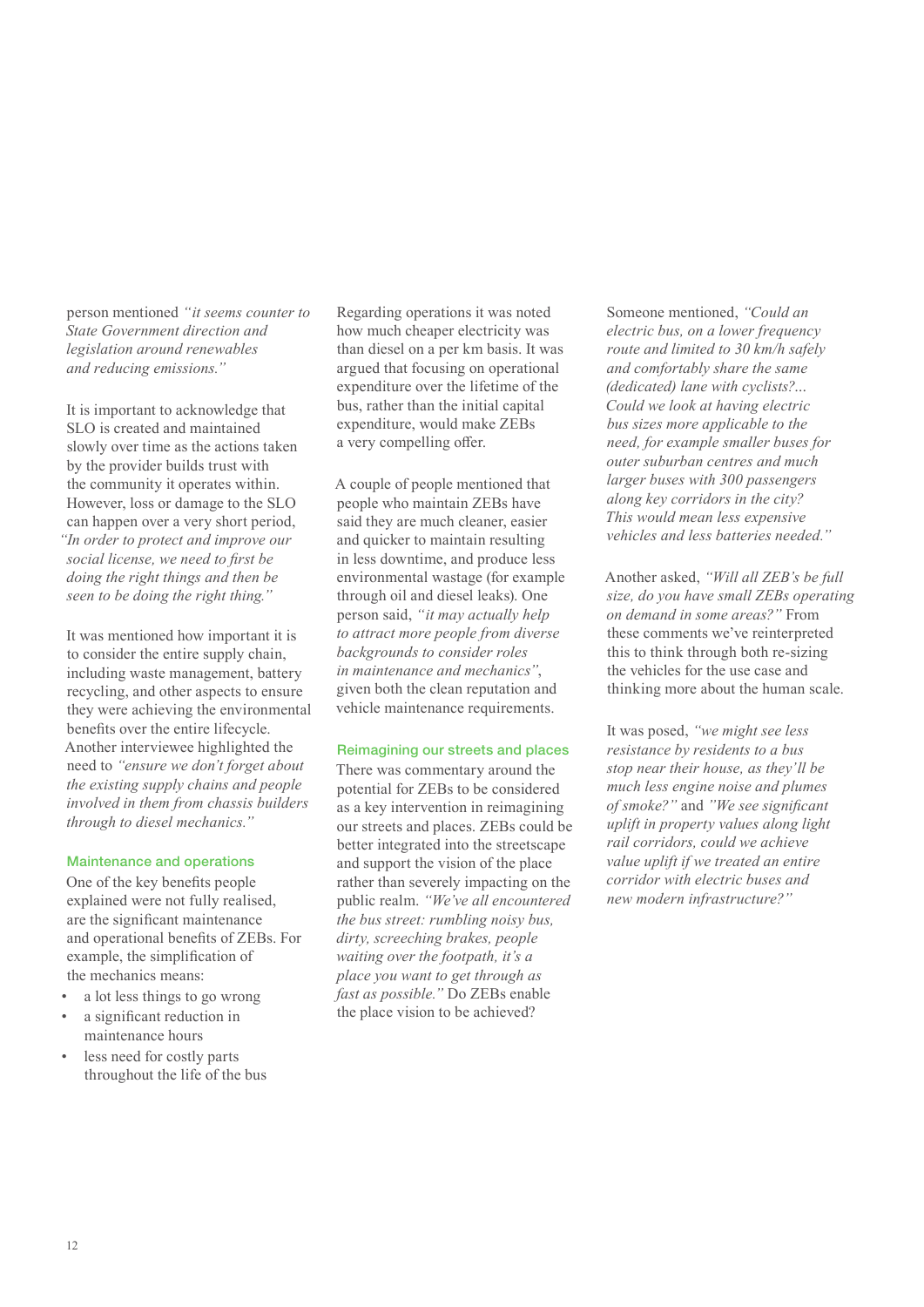### THEME 2 Policy & Planning



#### Coordination and certainty

In Australia and New Zealand governments set targets to achieve public value and send policy signals to industry on the requirements and future demand for procuring buses. A common insight that came through is the considerable uncertainty industry has around the vision and policy direction for ZEBs nationally in Australia. It tends to be clearer for New Zealand, acknowledging that each jurisdiction is going to set their own mission in the ZEB space. Though some are pursuing an aggressive agenda, including the banning of diesel bus purchases or larger scale trials, others are cautious about being the first cab off the rank given the technology is still evolving and the risk of potentially making a significant investment in the wrong transition pathway.

It was discussed that a coordinated roadmap or transition pathway would help provide industry with more certainty and a clear direction, to enable operators, manufacturers and the broader supply chain to make the transition and take key investment decisions. It was felt by some that the core focus of Government should be on setting policy goal/outcomes and the procurement of services to create the right innovation and response from the market. Someone suggested whether it was possible to get commitment for a minimal number of ZEBs across New Zealand and Australia (for example 150 new ZEBs per year) in the near term to help spur the supply chains along.

Though it was acknowledged it may be difficult to get one overarching plan, the coordination activities could simply be a collation of the plans from jurisdictions centred in one location to help pull together commitments on proposed buying plans. As part of this coordinated 'roadmap' the following could be considered:

- Outlining the role of Government in coordination and regulation of the market, supply chain, procurement, standards and ownership of infrastructure to name a few
- Linking ZEB policy into wider policy initiatives and strategies around better health and liveability outcomes (such as clean air policy), city mobility and placemaking targets, as well as energy supply and demand strategies – especially emerging federal and state hydrogen strategies
- Assist Government planners and policy makers on various mechanisms available to achieve widescale ZEB penetration, such as new generation contracts, bus design standards, emission targets and innovative ownership/funding models
- Clearly outlining key milestones, targets and requirements to be achieved during the transition, including when certain fuel types will no longer be purchased
- Developing 'the why' for transition and business cases, including better appreciation of wider economic benefits of developing a ZEB industry in our region



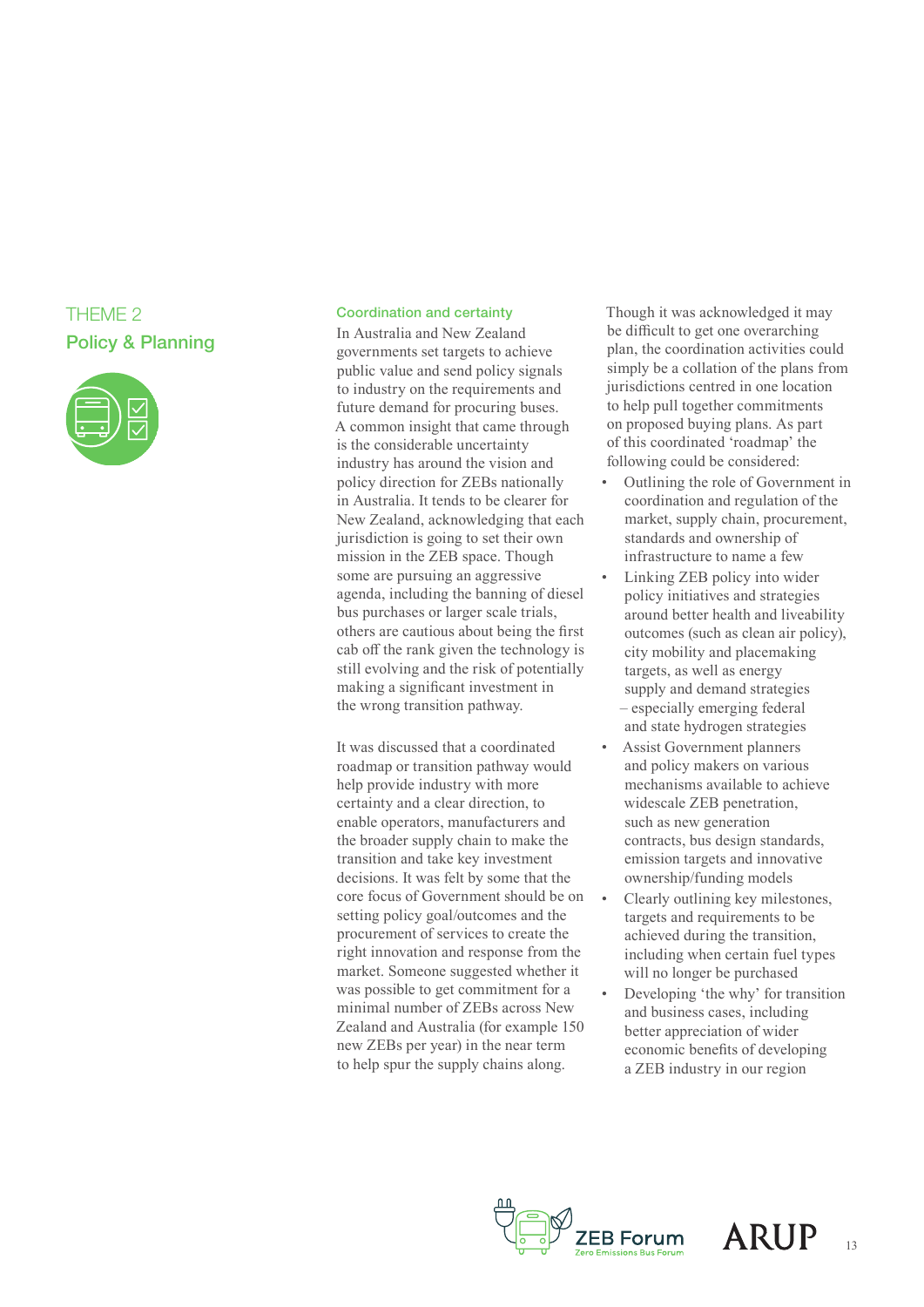Who is best placed to help coordinate and disseminate information nationally?

#### Better Question:

Would adoption of ZEB be spurred by national policies on fleet mix, emissions, supply chain and with certainty of support during transition?

#### Growing our champions

Several participants highlighted the need to significantly grow the number of champions of ZEBs from politicians through to bus drivers. *"Relying on just one leader or doing it because it's a good thing to do remains a barrier to the transition."* It was suggested to grow the leadership in this space to better understand the *"Why should we change?"* and better articulate the case for ZEBs.

Anecdotally, in the UK the main push towards low emission mobility by leaders, has been through the introduction of low and ultra-low emission zones. However, given our differing political priorities, we need to help our champions be in a better position to articulate the opportunities and benefits of transitioning towards ZEBs in our region. This could include creating next generation 'clean' manufacturing jobs through to redefining the customer experience.

To improve the knowledge of our champions, it was suggested further clarity is needed around:

- the vehicle range under varying operational geographical conditions
- charging and depot infrastructure requirements and ownership
- the current and predicted life span of the vehicle and battery
- the costs and benefits over the lifecycle
- risks and uncertainties in a widescale deployment of ZEB fleets
- impacts on the energy grid, upgrades needed and whether renewable energy is available
- Perhaps recast, to avoid electric bias, availability and certification of low emissions fuelling for ZEB fleets

#### Accounting for time horizons

The challenge of election, franchise and fleet replacement cycles was mentioned several times. For example, elections are held every three to four years, franchises seven to ten, and bus fleet replacements can be anywhere up to 25 years.

The other element discussed is the operational lifecycle of a bus. For most jurisdictions this was indicated to be 20-25 years, and even at that point they may go on to charter and school services for another ten years. Therefore, a diesel bus purchased today could potentially be still on the road past 2050. Jurisdictions will have legislated net zero targets by then.

Given the length of a franchise period (average eight years) can be for only a third of the life of a bus, it has several ramifications, including that operators may need to depreciate the value of the vehicle faster to make a return on investment sooner. This means capital expenditure can be valued more than operational expenditure over the life of the bus.

People suggested the following questions needed to be worked through:

- How do we break the cycle of focusing on short-term capital expenditure over longer-term operational benefits, and factoring in major externalities in the purchasing business case?
- The existing supply chains are set up to build diesel buses to last 25 years in Australia. Will ZEBs currently being deployed survive as long?
- How do we better transfer risk and achieve longer-term benefits?
- Would buses be more affordable if we adopted an 18-year end of life, similar to Singapore and Hong Kong? *"It may mean the buses are less expensive to manufacture and may not require a mid-life overhaul."*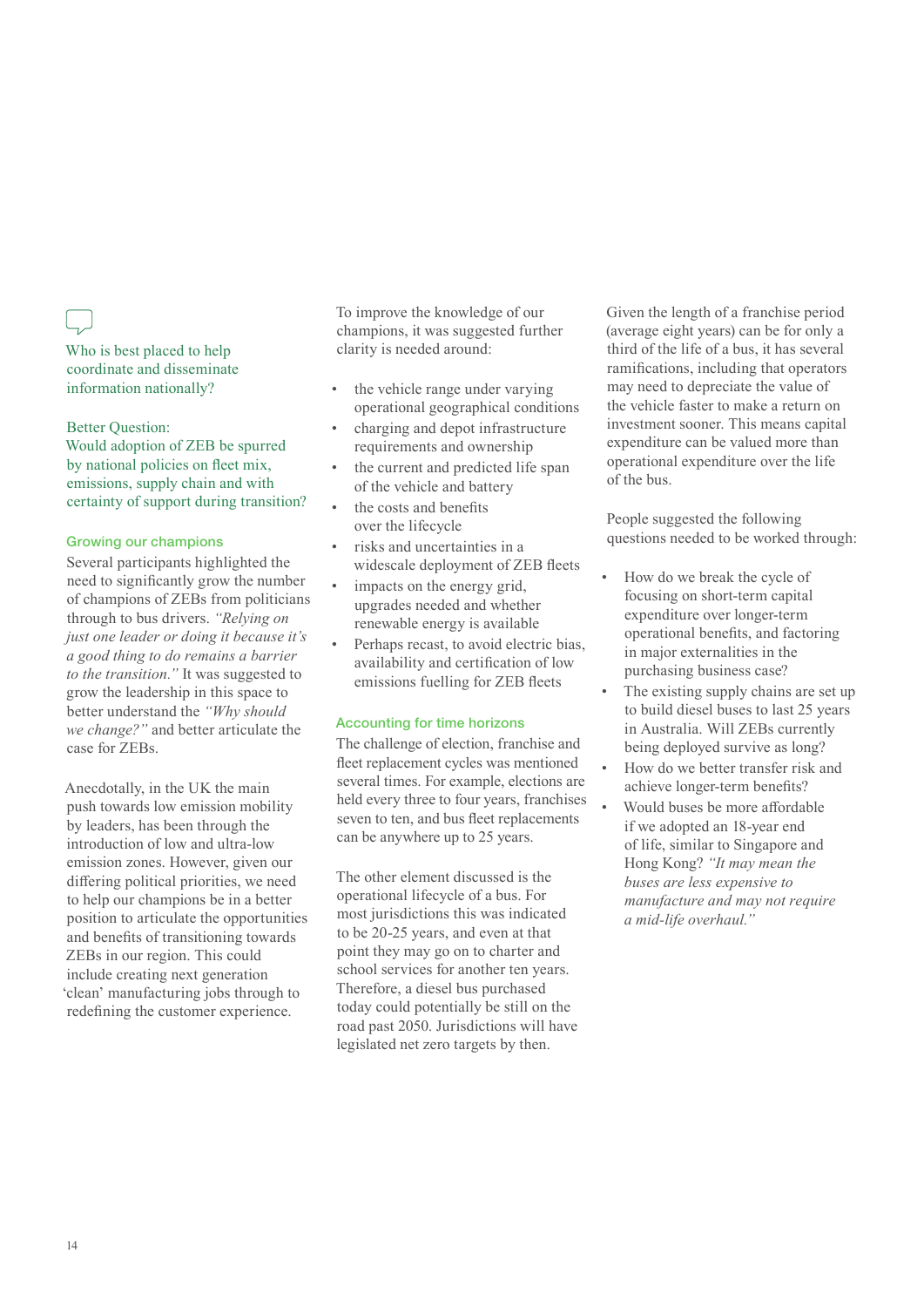#### Remaining agile

Though many commented that battery technology is ready for wide scale deployment, there was commentary, *"We aren't ready to commit to a particular path just yet…we need to remain technology agnostic…don't lose sight of the end goal."*

One person mentioned, *"though the time might not be ready to choose a path, we need to start planning to move beyond trialling a few buses to transitioning a whole depot."* It became clear that there was a need for knowledge sharing between jurisdictions, especially regarding trial findings and operator insights. Some felt in a competitive landscape it was difficult to get information on what was happening nationally, and how vehicles were performing. *"We're hearing a lot of talk but not getting much hard data…we'd heard there were brownouts (grid issues) when they plugged all the buses in at once during the evening peak – did that happen?"* 

It was highlighted that given Melbourne and Sydney are tendering out some of the largest bus franchises in the region, people are looking to the respective transport authority to drive the agenda. *"These franchises will define the future of the country's bus fleet."* This last statement highlights the potential need for the franchise contracts to enable agility and flexibility to transition ZEB fleets into operation – see Theme 3.

To remain agile in a changing landscape, there were the following suggestions and ideas:

- Begin converting lower mileage routes today to ZEBs, and cascading diesel buses to other longer routes at other depots.
- Would it be possible to futureproof battery electric buses to enable a conversion to fuel cell?
- Investigate or future-proof contracts for third party providers. This could include undertaking market sounding activities alongside the franchise tendering.
- Understand existing depot capabilities, begin the planning and investment case(s) for dedicated ZEB depots/fleets.
- Actively engage and support the transition of the local ZEB supply chain.
- Understand grid resilience and what is required to maintain it if demand is changed, potential location(s) for new ZEB depots, and whether depots could act as energy storage locations.
- Look at the role of enroute and opportunity charging, including ownership and usage.
- Take an operational readiness approach today, such as bus driver training, upskilling mechanics, preparing depot space for charging infrastructure.
- Secure fuel supply chains of renewable energy.



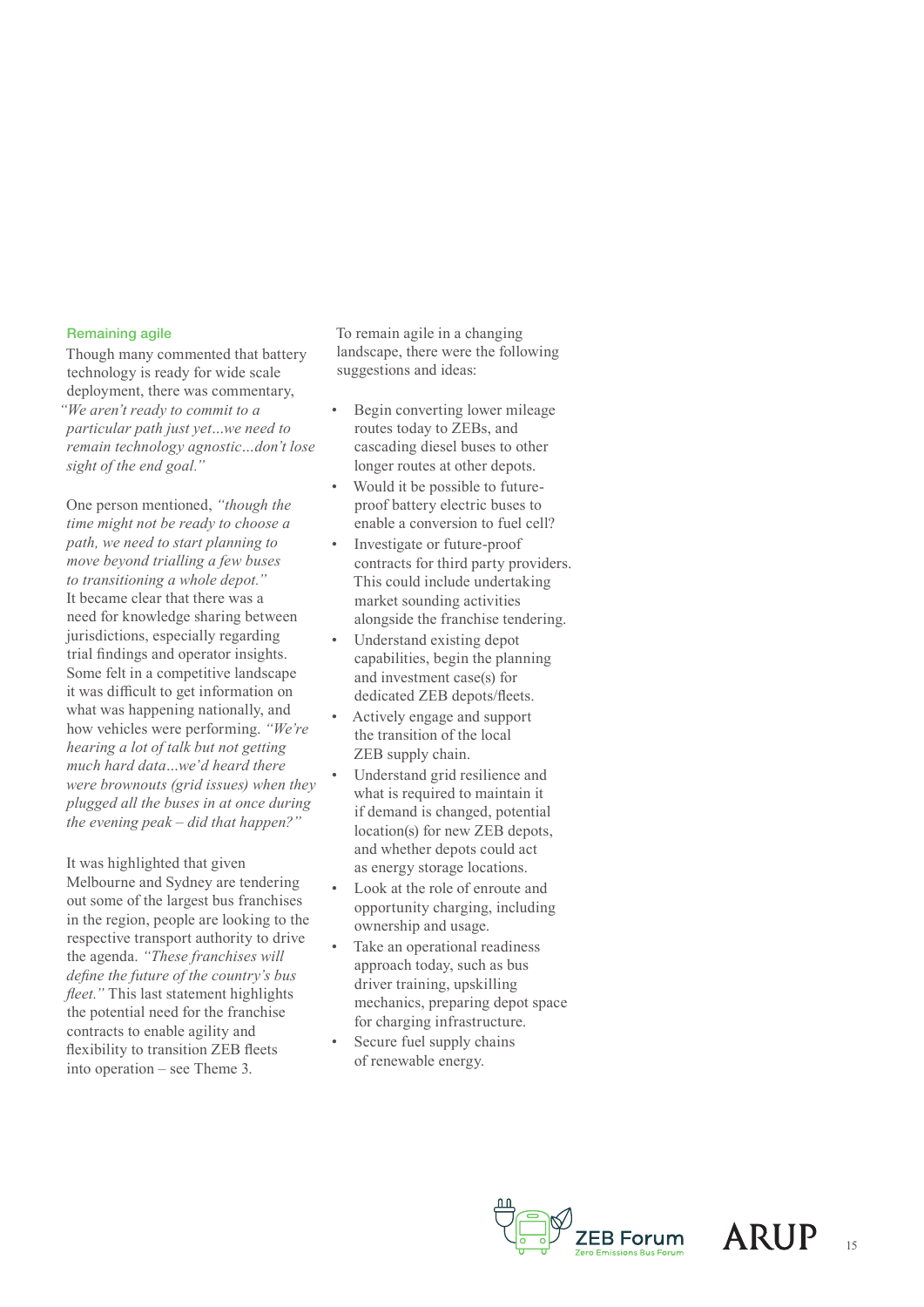### THEME 3 Transition & Technology



#### Buses are the easy bit…

We heard from several people that battery electric bus technology is ready to be deployed widescale, and they have relatively easy access to buying the vehicles, but the major barrier is starting the transition towards ZEBs.

It was acknowledged that there was a need for trials not so much to understand whether the technology works but to showcase ZEB technology, increase awareness and help identify what needs to be done to get operationally ready. As part of this operational readiness it would help iron out any issues and risks, such as space needed at depots, impacts on the grid, and driver training.

The real-life case study provided to us (right) shows a typical day for a battery electric bus operating in Sydney: on a 30-degree day, with an average speed of 30 km/h, and up to 40 passengers per trip. Noting under this scenario it is likely to gain around 30-40 kWh from regenerative breaking and use another 6-8 kWh for air conditioning:

#### Enroute and fast charging

It was noticed how few interviewees spoke about the opportunities of enroute charging or 'opportunity charging.' When people were prompted, they mentioned it was difficult to know who would own the infrastructure outside of the depot, and if it would potentially become redundant as technology improves or we move to longer range fuel cell buses (hydrogen). Real-life case studies are showing what can be successfully achieved and alleviate range anxiety.

#### Morning

After charging overnight begins am shift with 370kw/h, and drives 175km during the first shift

#### Afternoon

Arrives back at lunchtime with 45% battery and charges for 60mins

#### Evening

Starts pm shift & drives 175km and arrives back at the depot with 35% battery life

It was acknowledged that there would be special case studies for enroute charging of vehicles like the underconstruction Brisbane Metro and the recently completed Newcastle Light Rail which charges at stops when passengers are boarding. Someone mentioned the possible return of the trolley bus where vehicles would operate on wires along key corridors and then on batteries for other sections. There was mention of the impact of the charging equipment on the street environment and supporting infrastructure needed.

There were thoughts from participants around the future of fast charging batteries. Some felt if we could get to the point of a 30-40-minute fast charge then the operational and scheduling characteristics could be like that of existing fossil fuelled fleets.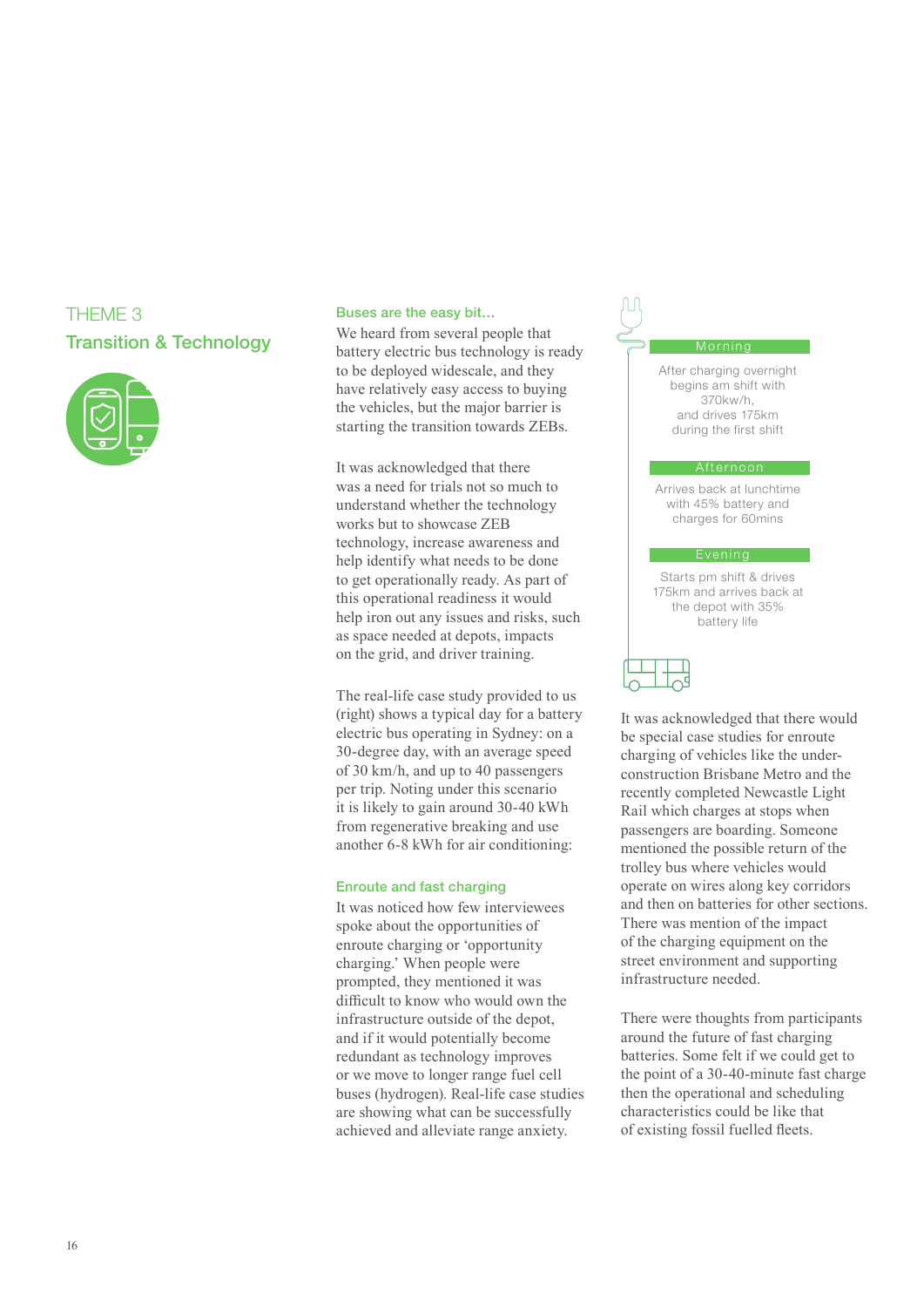#### Hydrogen

In developing this paper, we were aware early on that we could write an entire paper on the virtues of hydrogen. Though we generally didn't ask specific questions unless that's where the conversation went, there was a lot of commentary. We want to highlight below is not a 'for or against' but rather a reflection of what we heard.

The biggest attraction of hydrogen powered buses are the performance and operational characteristics which closely mimic existing fossil fuelled buses. *"They'd be no change in our operations, our existing refueller could re-fuel the buses in the same amount of time…also we'd potentially not lose that much space (in the depot) in comparison."* The latter quote highlights the risk of losing depot space due to charging infrastructure for battery-electric buses.

Most people commented that they felt hydrogen still needed more time before being deployed widescale, and one person said it is *"a classic chicken and egg situation. If our diesel pumps break down, we can drive around the corner and fill up at any petrol station…the supply chain for hydrogen has a way to go."*

It was flagged that the capital expenditure is a key barrier for the adoption of hydrogen buses, *"a hydrogen bus currently costs around \$1.5-2m each, then the onsite hydrolyzer, re-fuelling equipment could easily be another \$10-12m. Hydrogen buses at scale are not even close to affordable at the moment…yes, the cost of buses, availability and access* 

*to hydrogen needs to be solved, but what are the standards that will be adopted in NZ and Australia for hydrogen infrastructure?"*

Community concerns are another key barrier, *"don't forget what the residents would say about having a hydrogen plant in their backyard!"* 

One person claimed that hydrogen fuelled buses *"will always require 2 to 4 times as much energy as electric buses. Given how much power is needed each day for a bus we need to be very careful of the energy inefficiencies."*

What we understand from this quote is that they believe there is significant energy lost as energy moves from wire to gas to wire, while for a battery electric bus energy is transferred wire to vehicle. According to BMW, around double the energy is needed, therefore on their assertion to deliver 100W to the drive motor of a hydrogen bus would need 250W to be originally generated compared to 125W for a battery bus.

It was noted, *"with two thirds of our energy (Australia) coming from coal we need to make sure we're not generating brown hydrogen. We could make things worse from a carbon emissions point of view."* While another mentioned *"Australia has an oversupply of solar PV availability in the daytime, that could easily be harnessed to run hydrolysers at zero emissions, producing green hydrogen."* 

While another comment was that it is important to stop focusing on hydrogen versus batteries, it is rather the use cases that hydrogen would need to play to support the transition towards zero emissions that should be in focus, such as, *"areas that are going to get very hot and will need strong air conditioning, like Western Sydney, up to 50 degrees!"*; *"Places where you have abundant and cheap renewable energy supply (i.e. inefficiencies don't matter); "Very long routes that need to operate across the day without re-fuelling"; "Or where hydrogen infrastructure has been established for other purposes, there is an off-shoot for buses, or vice-versa."* 

One person mentioned that they thought *"hydrogen will play a significant role in achieving net zero carbon emissions in replacing (natural) gas in industrial, domestic heating, long haul freight and even the airline industry….Given the significant role of hydrogen in the future will it be an appropriate use for metro bus routes given they can easily run on batteries?"*

There were conversations around the existing CNG bus fleet and supporting infrastructure, *"Could we repurpose CNG infrastructure for hydrogen?"*  Though an interesting idea, there are several flaws.

What are your thoughts on the comments made regarding hydrogen? What would be the most appropriate use cases?

What would be needed, and by whom, to encourage the transition to hydrogen?



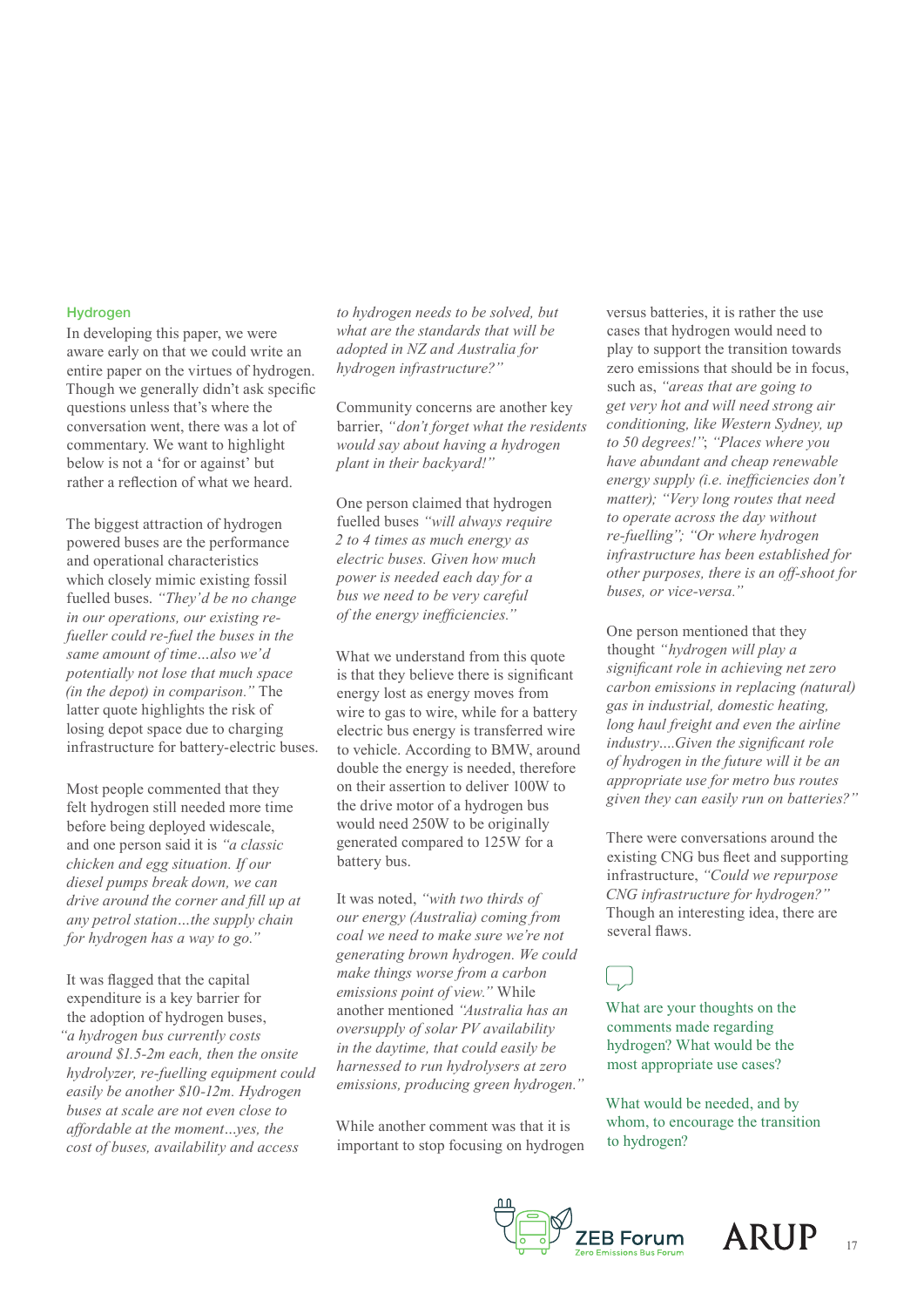#### Trials to transition

*"Trialling electric buses is less about proving the technology, but rather helping get people ready and hopefully ironing out issues."*

It was raised that though small-scale trials are important for growing awareness and support for ZEBs, we need to begin planning for larger scale deployments such as converting an entire route(s) and then an entire depot. These larger deployments would essentially start the transition process. One of the biggest areas raised was the retraining and upskilling of the industry. One participant from New Zealand outlined the education opportunities to upskill in the field of ZEBs.

Gaining knowledge and building redundancy in the local workforce was deemed required to de-risk the transition and achieve operational readiness.

### in.

How can we effectively upskill the industry without causing widescale angst and opposition?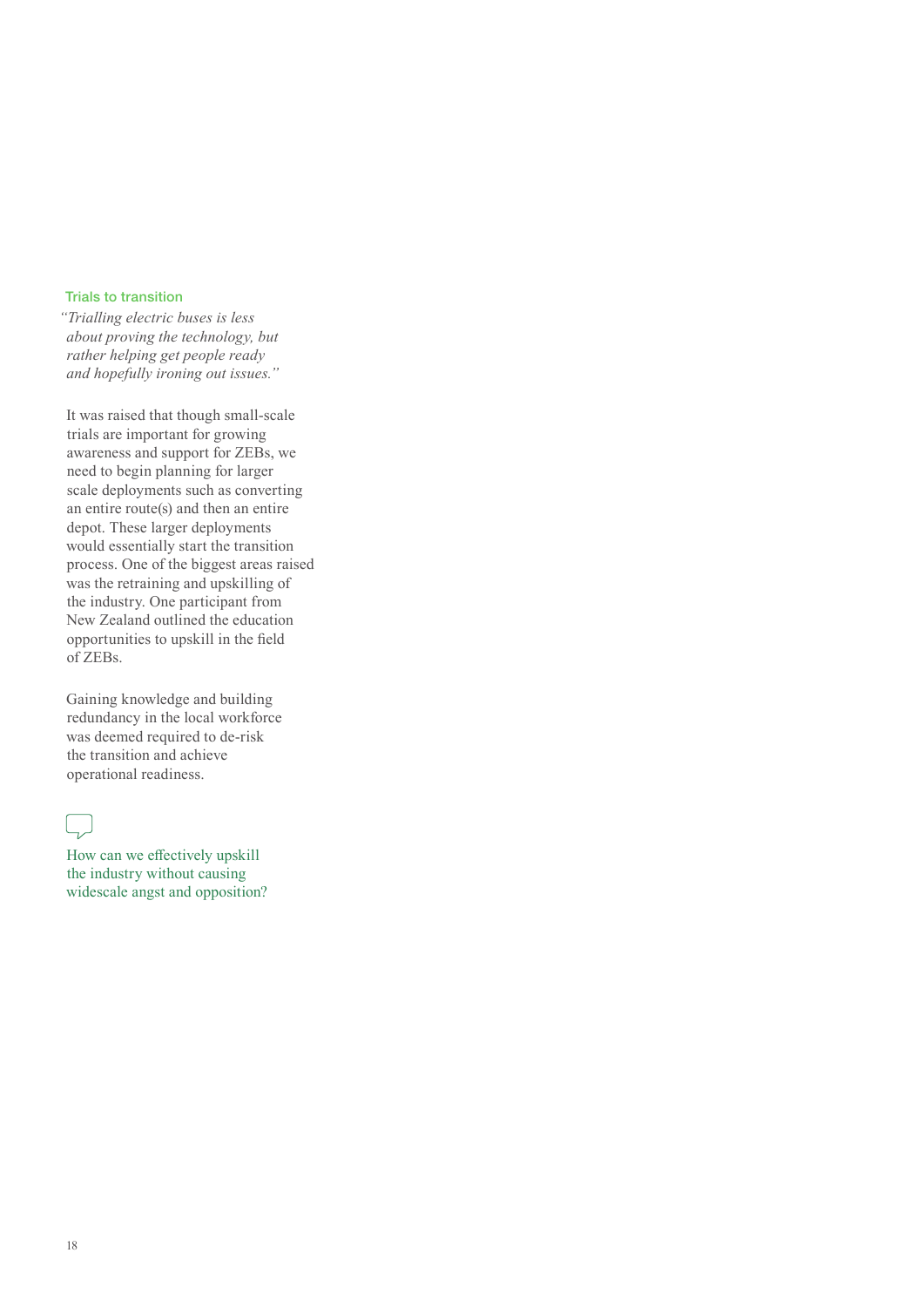### THEME 4 Ownership & Operations



#### Moving towards a Fleet as a Service?

*"Regardless of how we [the Government] currently structure it, we are essentially buying the bus. The question is if we actually want to own the bus at the end of the contract?… Given the significant investment we are making in the fleet through Government subsidies, should we be seeking to increase our return on investment?"* This statement shines a light on the complex relationship of bus ownership and how they are procured in some jurisdictions.

It was explained in several jurisdictions that "*it is typical that the government procures the fleet via payments to operators and retains the fleet should the operator go into receivership. However, the operator manages the fleet for its life. The operator can buy the vehicle out at the end of the lease and put it into its nonpublic transport fleet for charter or sell on the vehicle whereupon it is removed from the government asset register…The question is if this model continues to work in a ZEB world?"*

Comments were made that it is easier for Government-owned fleets to transition to ZEBs, while it will be too difficult with private ownership. However, it was argued that it is a misconception that a Government-owned fleet makes it easier to transition to ZEBs. New Zealand, with a deregulated bus industry, will potentially be running up to 200 ZEBs by 2023.

To put it in perspective, Sydney has approximately 5000 buses. To completely renew the fleet over the next 20 years would require 250 buses to be purchased each year. If they were all battery electric the cost would be \$188m (\$750,000 per bus), compared to \$125m for diesel buses (\$500,000 per bus).

A person commented that "*given the significant investment we are making wouldn't we be better to treat electric buses like trams (light rail), we wouldn't expect operators to have their own depots and vehicles…The depots need to be strategically located and the right fleet purchased for the service requirements."* Another view questioned why we don't look towards other industries, *"in the airline industry, they lease the right plane for the job and, the banks even own the engines, airlines don't have a whole fleet of jumbo jets and just fly them on every route regardless! They pick the right plane for job to ensure maximum efficiency."* 

Several interviewees suggested a greater role for the private sector as the market could:

- be in a better position to re-allocate limited and expensive resources/assets
- take a longer-term approach to investment decision making
- take on more of the purchasing, technology and operational risk
- even drive down the cost of buses through purchasing power



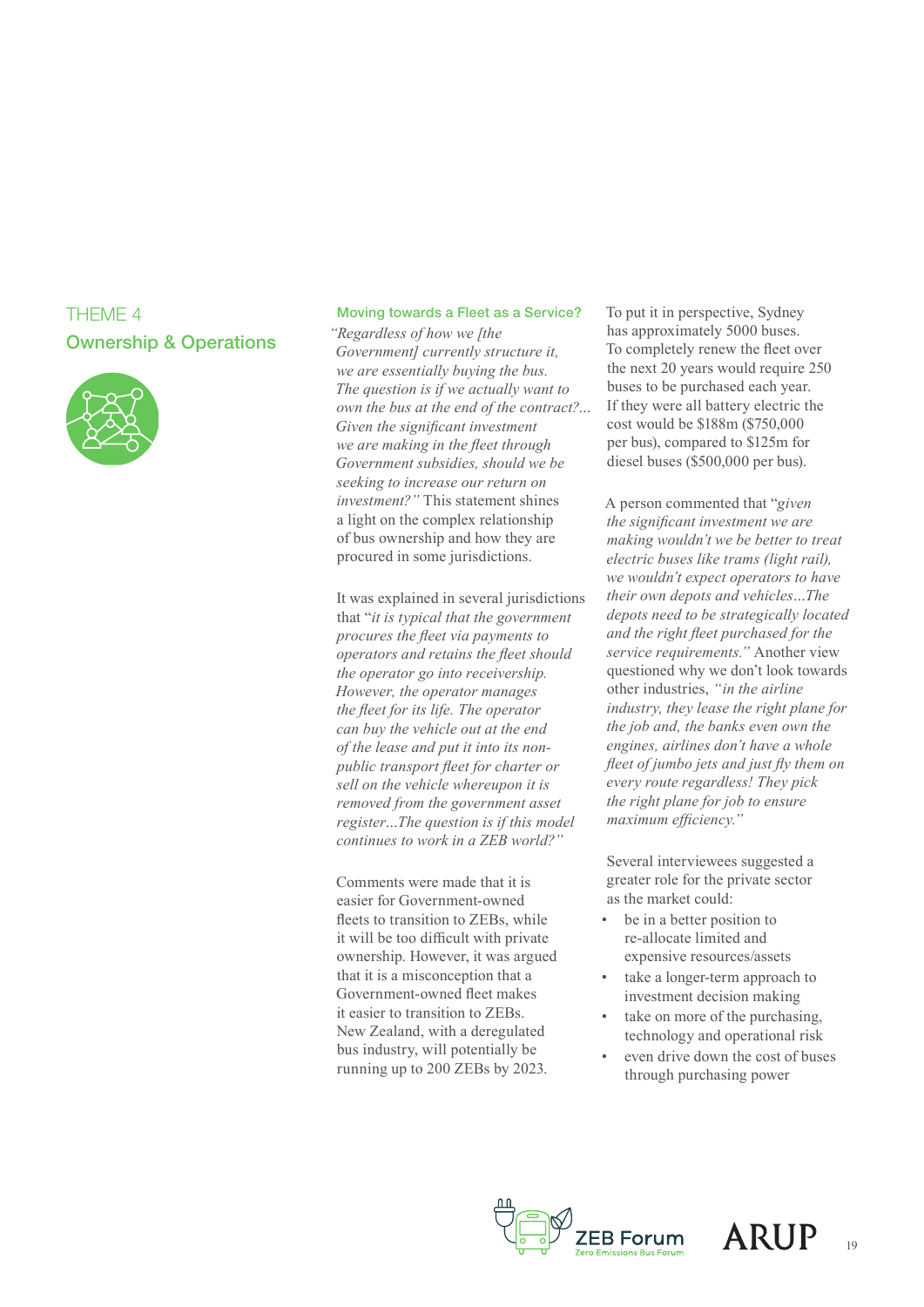They suggested this market approach could allow the Government more flexibility to purchase services to achieve greater public value. For this paper we are describing this as *'Fleet as a Service*'. Under this banner we highlight two of the several ideas people put forward below:

- **• Depot + Fleet**: under this scenario, a 'third player' would create dedicated ZEB depots, and procure the appropriate fleets. This would be over a 20-year period (handed back to Government after) and made available to operators over their defined franchise periods (e.g. 8-10 years).
- **• Battery + Charging**: under this scenario, the bus manufacturer would provide the vehicle at cost parity of a diesel bus, the battery and charging equipment would remain under the warranty and ownership of the manufacturer. The battery equipment would be charged out on a per kWh used basis, over the life of the battery (usually 10 years). All risk with battery and charging remains with the manufacturer.

| ı |
|---|
|   |

What other models are available that can achieve both greater public value and be attractive to financing?

#### Maintaining a competitive market

Following on from the points above, it was highlighted that for jurisdictions where operators maintain their own depots and fleets, it becomes tricky as to how the transition will occur. Given the expense of supporting depot infrastructure and the initial capital cost of the bus it can potentially create a significant barrier to entry.

Imagine a new operator trying to find an appropriate depot location, size and power grid capacity. Given a long-term investment is needed and the contract durations can be as little as five years, it is possibly unfeasible to make this upfront investment.

It was noted that, "*the NSW Government already has fleet and depot as a service. They effectively own them (fleet & depot) in trust, and lease em' back to the operators, then pay the operator to lease them. Transport Asset Holding Entity is the ultimate owner. If a contractor does not win the franchise bid, the whole fleet and depot shifts to the new owner."*

Some key questions discussed:

- *• "How do we enable the roll-out of this new technology and ensure the market remains competitive to operate services?"*
- *• "Do we try and maintain the existing business model, by assisting operators to transition their existing depot to ZEBs?"*
- *• "If we don't own anything how do we ensure the investment isn't wasted and are we getting value for money over the long term?"*
- *• "Should we be intervening that much, or should we just set the outcomes we want and leave it to the market?"*

#### Driving affordability of vehicle procurement

Following on from what has been discussed above, several comments were made around what people thought could help drive the affordability of procuring ZEBs:

- Increase purchasing power, for example pipeline of committed orders, enabling larger orders, new business models.
- Standards and requirements, for example aligning Australian and New Zealand bus design standards with Europe (specifically vehicle width and rear axle loading). Could Austroads play a greater role in the harmonisation?
- Consider a lower bus life expectancy from 25 years to closer to 18 years. This would help make buses more affordable to manufacture in the first place.
- Ensuring ZEBs continue to be manufactured in a modular form.
- Consider making a strategic investment in developing and building ZEB batteries locally.
- Consider transitioning an entire depot at once to ZEBs.
- Aligning fleet specifications with route requirements, *"given the batteries are modular - could we reduce the number of battery packs needed for certain routes by up to a half?"* and *"Often we can re-fuel a bus every day and it doesn't do more than 100km but drives around with a full tank of diesel with a range of 700km."*
- As the European, Chinese, US, Korean and Japanese markets grow for ZEBs this will potentially help drive down the purchase price of ZEBs.

What other models are available that can achieve both greater public value and be attractive to financing?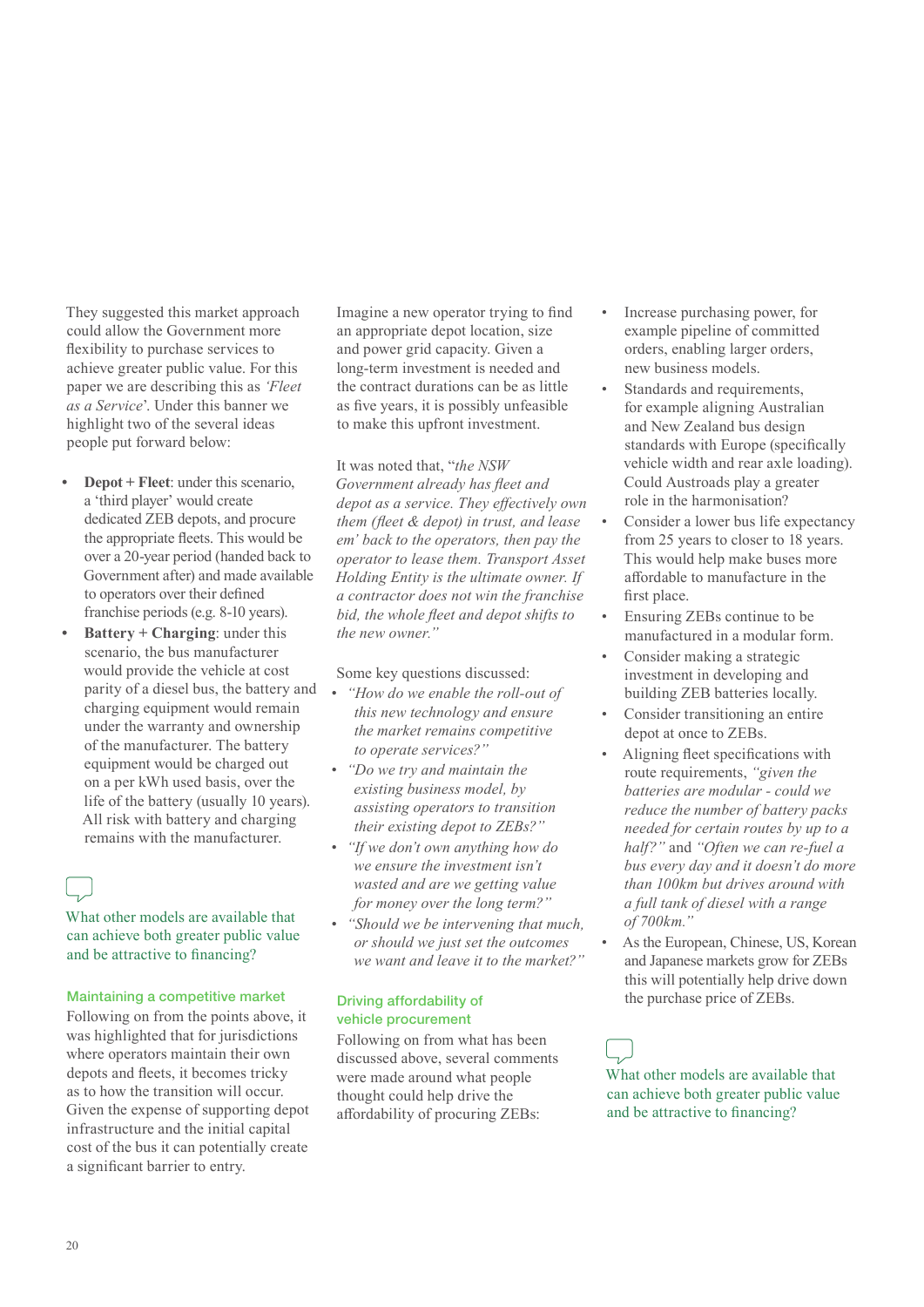## Reflection

#### A Nationally Significant Investment?

It became clear that the transition of ZEBs goes far beyond simply reducing emissions. The investment in ZEBs could be viewed as a significant nation building exercise under Infrastructure Australia's nationally significant investment priority list. The investment would see an entire supply chain created, new investments in depot infrastructure and fleets, and transform the energy sector. The benefits of this national upgrade program would sit across the economic, social and environmental dimensions:

- Economic: significantly increasing our productive manufacturing capacity, enabling Australian-built vehicles to be globally competitive, upgrades of bus depot and electricity grid.
- Social: improving the quality of life for our streets and places, increasing employment through designing and building new vehicles, improving access to services through highquality public transport provision. The most vulnerable in society are the most reliant on bus services, such services offer many a way out of social isolation.
- Environmental: significantly reducing greenhouse gas emissions, waste creation, noise pollution, visual intrusion, and more.

How can we coordinate between Federal and State Governments to realise this nationally significant opportunity to create next generation jobs, transform our public transport system and de-carbonise the transport system?

What would convince the National Cabinet that a ZEB transition is worthy?

#### Taking a Systems Thinking Approach to the Transition

Through conversations with stakeholders we discussed complex environment ZEBs. The transition requires changes across the ecosystem and throughout the system's lifetime, from manufacturing to operating, financing to training and infrastructure planning to end-of-life design.

Systems Thinking is a multidisciplinary approach to complex problem solving providing oversight into the complexity of the system, its elements and relationships between them. It can help to understand the consequences of decisions and identify challenges and opportunities that might otherwise not be apparent.

Early adopting jurisdictions and operators of ZEBs will likely face high upfront costs and technology uncertainties.

It will be important for stakeholders across the system to collaborate in order to enable innovation, optimise infrastructure investments and accelerate adoption to meet climate goals.

Possible actions jurisdictions could consider:

- Program BC what are the costs and benefits and models for this?
- Develop lifecycle analysis frameworks for vehicle and battery businesses
- Incentivise manufacturers to design products with endof-life solutions in mind
- Provide consistent regulation and industry standards for vehicle deployment, infrastructure implementation and energy system upgrade
- Increase system interoperability to build users' trust and support system resilience







21